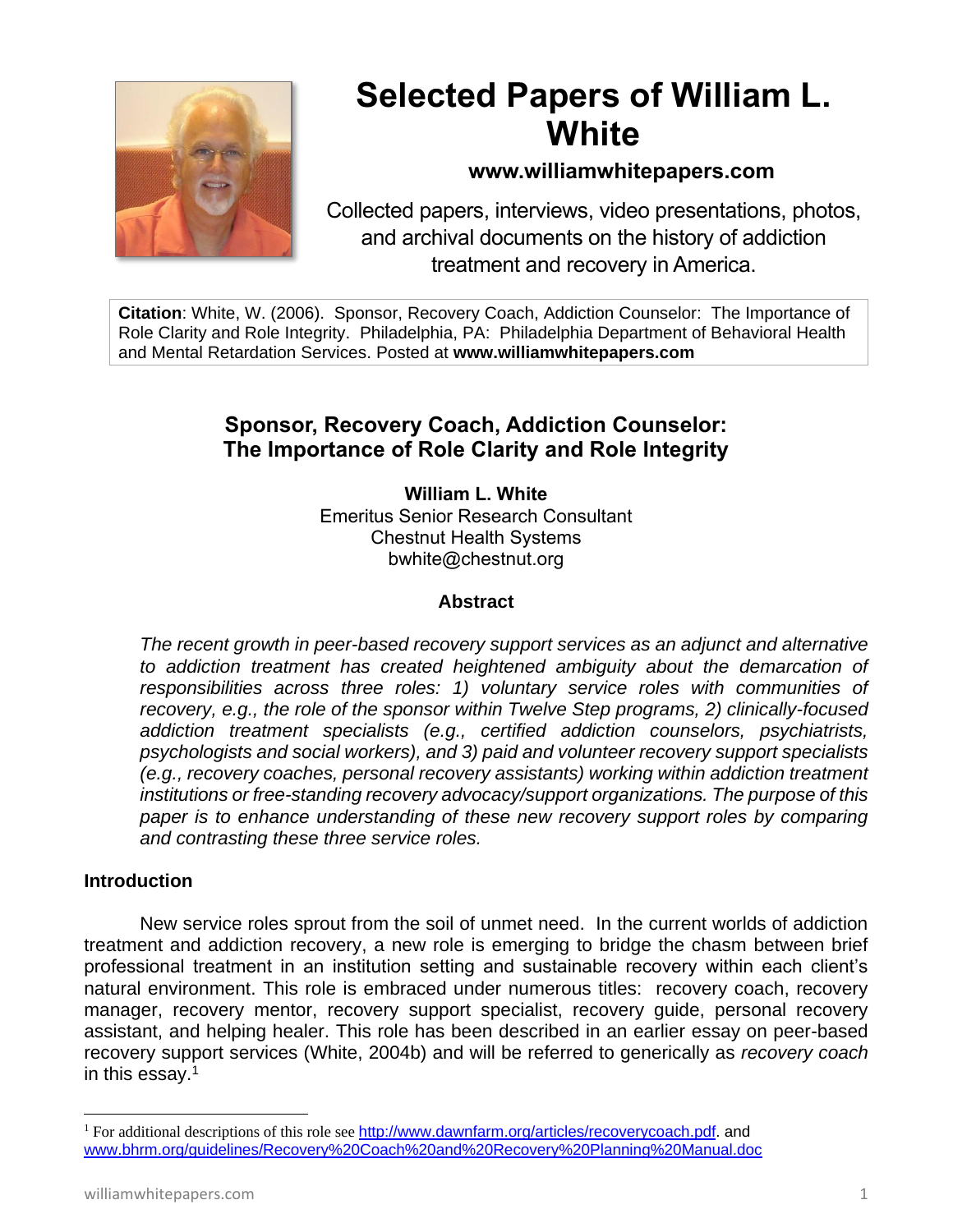The growing popularity of the recovery coach (RC) role is evident in both public and private mental health and addiction treatment organizations.<sup>2</sup> Peer-based service models are growing rapidly in the mental health service arena, particularly for clients with co-occurring psychiatric and substance use disorders (Mowbray, Moxley, Jasper & Howell, 1997; Davidson, Harding & Spaniol, 2005). There is a growing body of mental health evaluation data on the benefits of peer-based recovery support services for consumers, those who provide these services, and to the mental health service delivery system (for reviews, see Solomon, 2004; Solomon & Draine, 2001; Christensen & Jacobsen, 1994).

The modern era of addiction treatment (dating from its key enabling legislation in 1970)<sup>3</sup> drew from its own earlier history as well as concurrent reports on the potential effectiveness of peer-facilitated models of change in other human service arenas (Riessman, 1965; Durlak, 1979; Hattie, Sharpley & Rogers, 1984; Riessman, 1990) to posit the recovering "paraprofessional" counselor as the central role within an expanding network of community-based addiction treatment programs (Connett, 1980; Galanter, Castaneda & Salamon, 1987; Blum & Roman, 1985). The original focus of this role—personal guidance into and through the recovery process and nesting each client within a larger community of individuals and families in recovery—was diminished in the subsequent professionalization of the addiction counselor but has been resurrected in the role of the recovery coach.

Evidence of this shift toward sustained peer-based recovery support services is evident in many quarters.

- The primary focus of the Center for Substance Abuse Treatment's Recovery Community Support Program shifted in 2002 to the development of peer-based recovery support services.
- A number of states (e.g., AZ, CT, PA) are funding new peer-based recovery support projects and establishing credentialing systems that set standards for serving in this role (e.g., GA).
- Efforts to transform urban behavioral health services into recovery-oriented systems of care, such as what is occurring in the City of Philadelphia, are including an emphasis on peer-based recovery support services.
- Major accreditation bodies, such as the Joint Commission on Accreditation of Health Care Facilities, are issuing standards for peer-based recovery support services.

There are several key research findings that underscore the need for sustained recovery support services and the potential of the recovery coach role. A growing number of studies confirm that addiction recovery:

- begins prior to the cessation of drug use;
- is marked in its earliest stages by extreme ambivalence;
- is influenced by age-, gender-, and culture-mediated change processes;
- involves predictable stages, processes, and levels of change; and that
- those factors that maintain recovery are different than the factors that initiate recovery (Waldorf, 1983; Frykholm, 1985; Biernacki, 1986; Grella & Joshi, 1997; Wechsberg, Craddock & Hubbard, 1998; Klingemann, 1991; DiClemente,

<sup>&</sup>lt;sup>2</sup> Se[e http://www.cocaine-addiction.co.uk/recovery\\_coaching.htm](http://www.cocaine-addiction.co.uk/recovery_coaching.htm) [, http://www.fairbankscd.org/Coaches.htm](http://www.fairbankscd.org/Coaches.htm) and [http://www.hiredpower.com/.](http://www.hiredpower.com/)

<sup>&</sup>lt;sup>3</sup> The Comprehensive Alcoholism Prevention and Treatment Act of 1970 (Hughes Act) and the Drug Abuse Treatment Act of 1972.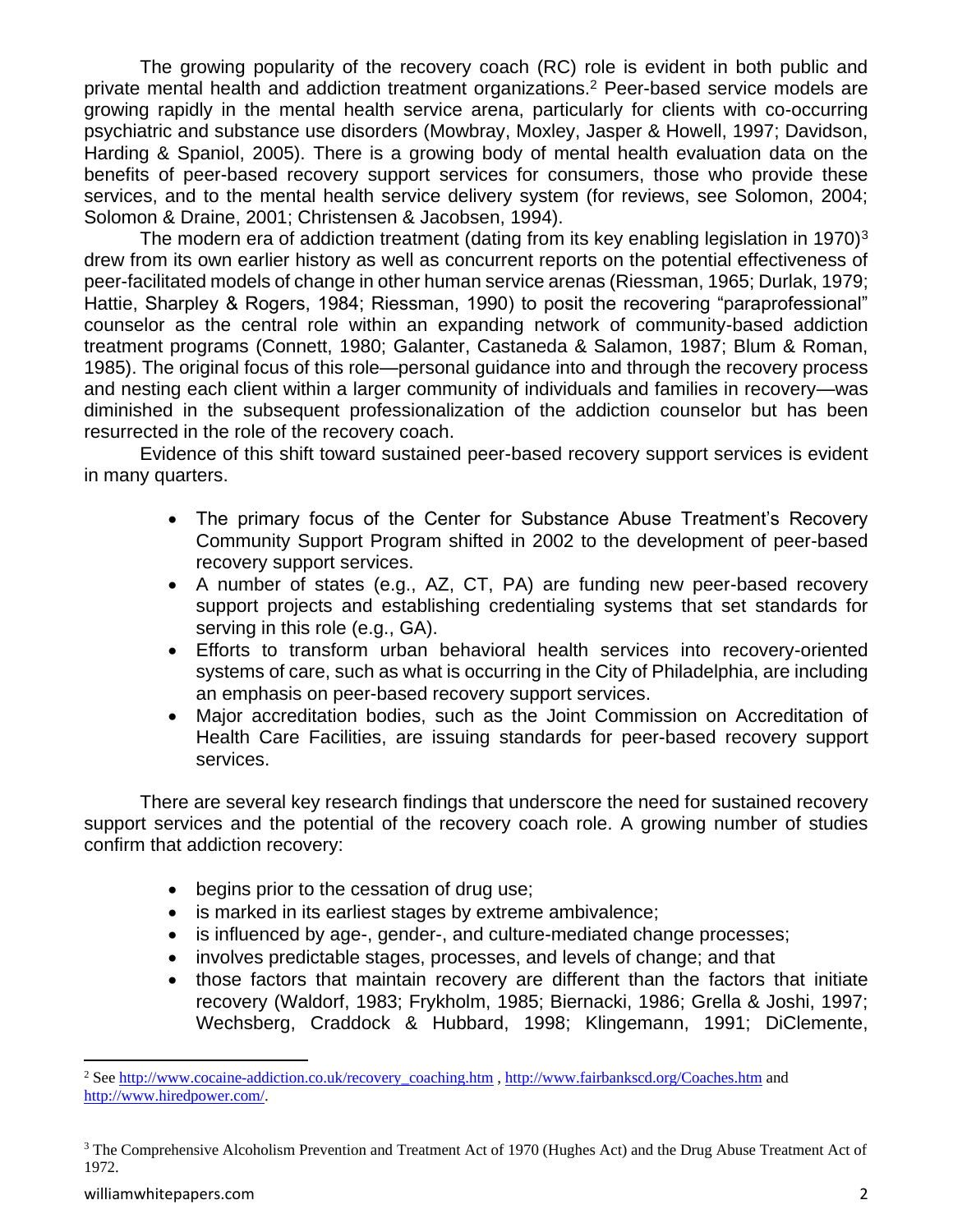Carbonari & Velasquez, 1992; Prochaska, DiClimente & Norcross, 1992; Humphreys, et al, 1995).

These findings suggest that the types of needed clinical and non-clinical recovery support services differ across clinical populations and differ within the same individual across the developmental stages of his or her addiction and recovery careers.

The importance of early and sustained recovery support is further indicated by treatmentrelated studies confirming that:

- most people with alcohol- and other drug-related problems do not seek help through mutual aid or professional treatment (Kessler, 1994; Cunningham, 1999; Cunningham & Breslin, 2004),
- less than half of those admitted to publicly funded addiction treatment successfully complete treatment (SAMHSA, 2002; Stark, 1992),
- more than 50% of individuals discharged from addiction treatment resume alcohol and/or other drug (AOD) use within the following twelve months (Wilbourne & Miller, 2003), most within 30-90 days of discharge (Hubbard, Flynn, Craddock & Fletcher, 2001),
- recoveries from severe AOD problems are not fully stabilized (point at which the risk of future lifetime relapse drops below 15%) until between four to five years of sustained remission (Vaillant, 1996; Dawson, 1996; Jin, Rourke, Patterson, et al, 1998) or longer for some patterns (e.g., opiate addiction) (Hser, Hoffman, Grella, & Anglin, 2001),
- the transition from recovery initiation to lifelong recovery maintenance is mediated by processes of social support (Jason, Davis, Ferrari & Bishop, 2001; Humphreys, Mankowski, Moos & Finney, 1999), and
- assertive approaches to post-treatment continuing care can elevate long-term recovery outcomes in adolescents (Godley, Godley, Dennis, et al, 2002) and adults (Dennis, Scott & Funk, 2003).

People with severe AOD problems are often so deeply enmeshed in a culture of addiction that they require sustained help disengaging from this culture and entering an alternative culture of recovery (White, 1996). All of the above studies buttress the growing call for sustained pretreatment, in-treatment, and post-treatment recovery support services (McLellan, Lewis, O'Brien, & Kleber, 2000; White, Boyle & Loveland, 2002). The role of recovery coach may well become the central mechanism through which such services are delivered.

Considerable effort is underway to answer key questions related to the recovery coaching functions (e.g., should these functions be integrated into an existing role or within a new service role?) and to determine where these functions can be best placed organizationally (e.g., are recovery support services best integrated within existing addiction treatment programs or within free-standing, peer-based recovery advocacy and support organizations?).<sup>4</sup> The piloting of the recovery coach role around the country is triggering such questions and comments as: 1) "Why do people need a recovery coach if they have access to a Twelve Step sponsor?" and 2) "We don't need recovery coaches. These functions are already being performed by addiction counselors, outreach workers and case managers."

If it is to survive, a new service role must stake out its distinctive turf and justify its

<sup>&</sup>lt;sup>4</sup> Debate of this question will intensify, with many recovery advocates taking the position that the functions of professional treatment and non-clinical recovery support services need to be organizationally segregated to maintain their true peer status, while others will argue that clinical treatment and non-clinical recovery support services are best integrated within a single organizational framework. There are no studies at this point on the relationships between these respective frameworks and recovery outcomes.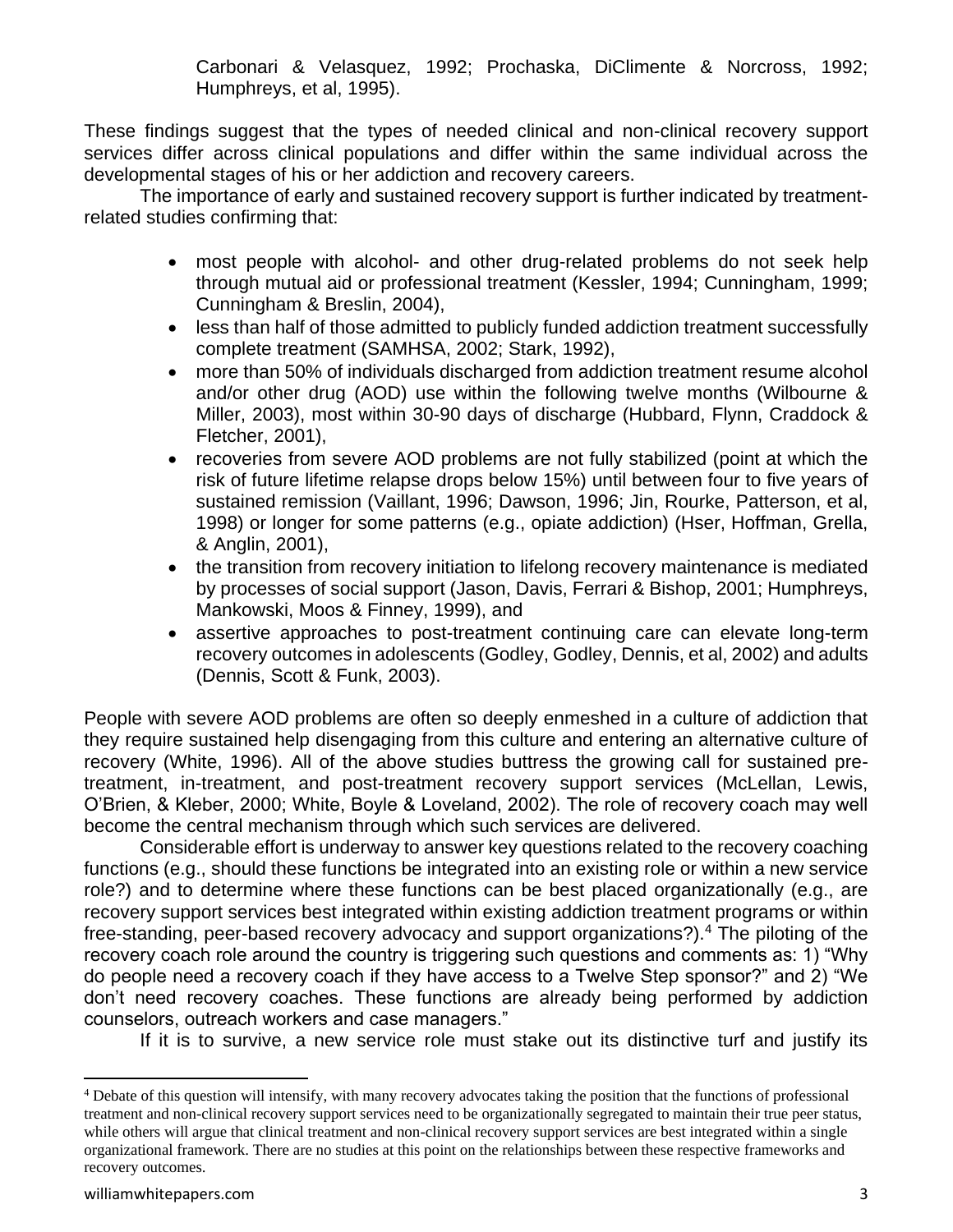existence, and it must do so in the context of other roles claiming the same or adjoining territory. The recovery coach role incorporates and refines some dimensions of existing roles (e.g., outreach worker, case manager) and is positioned between two other recovery support roles: the recovery support group sponsor<sup>5</sup> and the addiction counselor. The purpose of this essay is to differentiate the recovery coach, sponsor, and addiction counselor roles and to discuss the importance of clearly defining and maintaining the boundaries of these roles. We will begin with a brief history of the evolution of voluntary and paid service roles that have guided people into and through the process of recovery from severe alcohol and other drug (AOD) problems.

#### **The Evolution of Specialized Recovery Support and Service Roles: A Brief History<sup>6</sup>**

The ancient art of Thebes and Egypt portrays the slaves of those addicted to alcohol caring for their masters by administering medicines and other physical treatments (Crothers, 1893). People specializing in helping those recovering from the acute and chronic effects of addiction are as old as humankind, but there is a distinctive history of these roles in the United States dating from the eighteenth century. As alcohol problems rose among Native American tribes and within colonial communities, abstinence-based social and personal reform movements rose up that contained the first specialized roles whose purpose was to ignite and sustain the recovery process. These earliest American recovery movements involved the first recovery mutual aid societies and America's first addiction treatment institutions (inebriate homes, inebriate asylums, addiction cure institutes, religious missions, and inebriate colonies).

The Washingtonian revival of the 1840s enticed more than 400,000 alcoholics to sign a temperance pledge and participate in regular "experience sharing" meetings for those who had pledged to remain sober. The new role of the reformed temperance leader challenged the authority of physicians and clergy who had served as the early leaders of the American temperance movement. Reformed men like John Gough and John Hawkins traveled from community to community giving charismatic speeches, offering personal consultations to alcoholics and their family members, and helping establish local recovery support groups. The financial payment these early recovery missionaries received from donations at their speeches or from the salaries they were paid by temperance organizations became a point of considerable controversy as mainstream members of these early recovery societies accused these leaders of profiteering. The Washingtonian societies collapsed within a decade and were replaced by fraternal temperance societies and ribbon reform clubs. Many of these groups lost their vitality over time via restrictive membership criteria (limiting membership "only to drunkards of good repute") and by loss of their outreach and community service functions.

Competing with these early recovery support groups for ownership of AOD problems were two other groups: the physicians who headed the newly formed inebriate asylums and addiction cure institutes and the lay religious figures who were organizing urban missions and rural inebriate colonies. Mainstream physicians and clergy looked with suspicion or outright disdain at the growing numbers of reformed persons who were beginning to organize their own institutions for the care of the addicted. Controversies over recovering people serving as paid helpers raged both within recovery mutual aid societies and within professional treatment organizations.

Dr. T. D. Crothers, Editor of the *Journal of Inebriety,* wrote an 1897 editorial attacking the idea that personal experience of addiction was a credential for understanding and treating addiction. He claimed that those who cared for inebriates following their own cures were incompetent by reason of organic defects of the higher mentality, and caring for inebriates heightened the recovering person's vulnerability for relapse. Most of this debate over the source

<sup>&</sup>lt;sup>5</sup> The term sponsor here will refer to both this specific role within Twelve Step recovery programs as well as the counterpart to this role in other recovery support frameworks.

<sup>6</sup> This history is drawn from White, 1998 and White, 2001.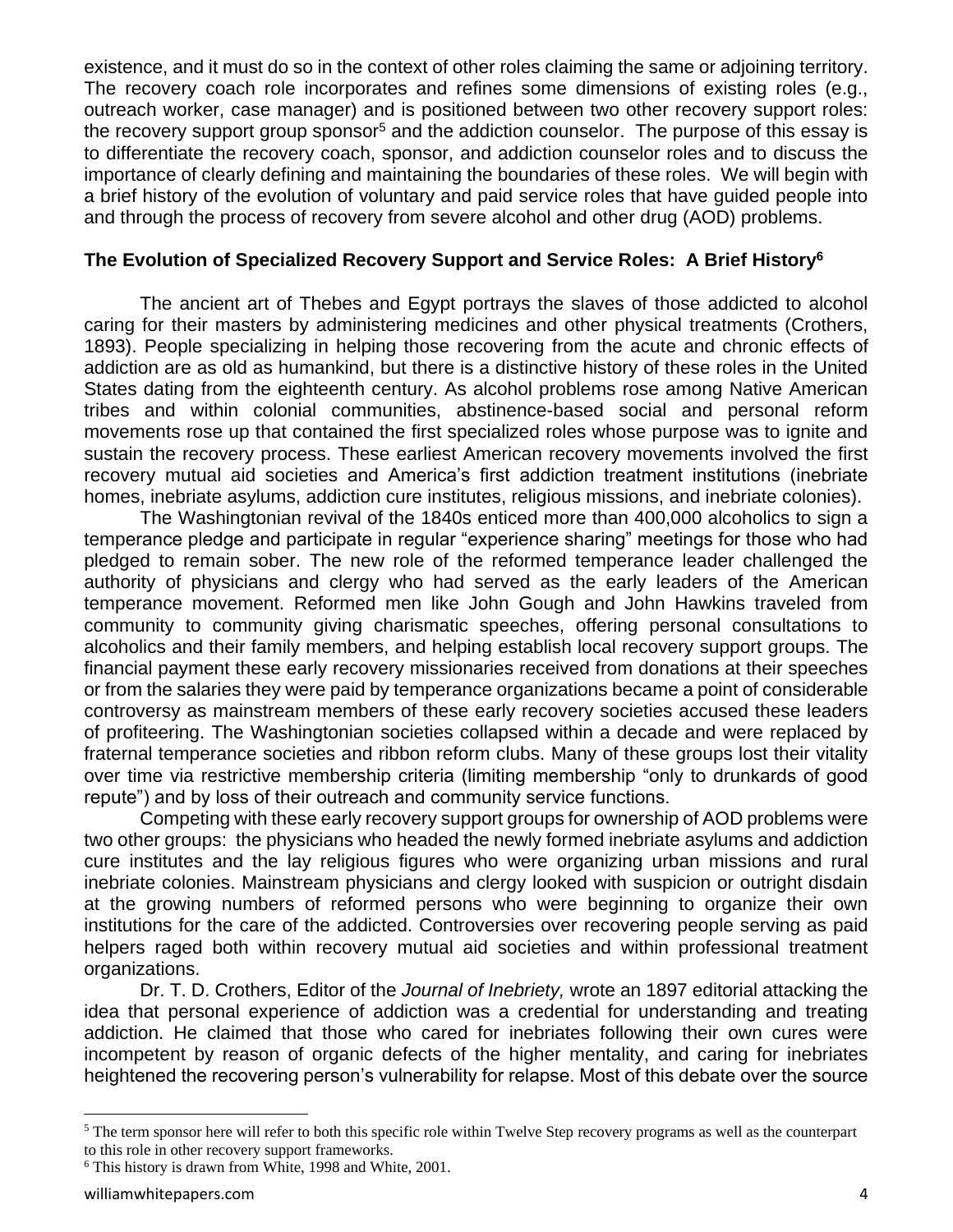of special expertise to help persons wounded by alcoholism and other addictions was lost in the larger collapse of addiction treatment institutions in the opening decades of the twentieth century.

From the ashes of this collapse rose an effort in 1906 by the Emmanuel Church in Boston to integrate religion, psychology, and medicine in the treatment of mental disorders. Quickly developing a specialty in the treatment of alcoholism, the Emmanuel Clinics pioneered the use of lay alcoholism psychotherapists, a sober social club (the Jacoby Club), and the use of "friendly visitors" (established recovering members making home visits with newer members). Lay therapists such as Courtenay Baylor, Francis Chambers, and Richard Peabody became quite well known through their clinical practices and their writings, but lay therapists were routinely threatened with lawsuits for providing medicine without a license.

The founding of Alcoholics Anonymous (AA) in 1935 led to the emergence of several new service roles in the 1940s. The AA sponsor role and the core of today's sponsorship rituals emerged from the explosive growth of AA in Cleveland following a series of local newspaper articles on AA published in1939<sup>7</sup>; AA physicians and nurses worked with new "AA Wards" in hospitals in Akron, New York and Philadelphia; AA members offering peer support to others with alcohol problems led to paid positions as the first industrial alcoholism specialists in the 1940s (the pre-cursor to today's employee assistance programs); and AA entrepreneurs began opening "AA Farms" and "AA Retreats".

The tension between peer support and professional care was played out repeatedly in this early history in response to such events as AA co-founder Bill Wilson's offer to work as a lay therapist at Charles Towns Hospital in New York City. There were impassioned debates over the distinction between and relative importance of psychological treatment on the one hand and AA spirituality and fellowship on the other.<sup>8</sup> The result was a delineation of quidelines (particularly AA's Twelve Traditions) governing how AA members should and should not perform certain roles within a re-emerging alcoholism treatment industry. Other Twelve-Step programs and alternative recovery support groups utilized or emulated these AA guidelines. Such guidelines did not completely eliminate the personal and professional double bind that recovering people experienced working in the treatment field.

There were several threads in the emergence of the modern addiction counselor role. There was the continuation of the lay therapist tradition with such model programs as the clinics operated by the Yale Center for Studies in Alcohol in the 1940s and 1950s. There was the codification of the "counselor on alcoholism" role within the "Minnesota Model" of alcoholism treatment pioneered at Pioneer House, Hazelden, and Willmar State Hospital. There was the "community alcoholism consultant" role of those working within the 1960s anti-poverty programs and within some state programs (a role that focused more on community resource development than clinical assessment and treatment). There were those ill-defined roles of those working within the rising halfway house movement of the 1950s and 1960s. And there were the "exaddict counselors" working within the growing network of therapeutic communities and methadone maintenance programs. As funding first increased for treatment services in the 1960s, a lively debate ensued over the question of whether formal education or recovery experience qualified one to treat the alcoholic and addict (see Krystal & Moore, 1963). While this debate was going on in professional circles, recovery support societies raised concerns that

<sup>8</sup> See Marty Mann's eloquent distinction quoted in White, 1998, p. 174.

<sup>7</sup> The original AA sponsorship pamphlet written by Clarence S. in 1944 defined the key aspects of sponsorship as it emerged: 1) qualify yourself as an alcoholic; 2) tell your story; 3) inspire confidence in AA; 4) talk about "plus" values (happiness, peace of mind, material benefits); 4) show importance of reading the Big Book; 5) explain qualities required for success in AA; 6) introduce faith; 7) listen to the prospect's story; 8) introduce the prospect to several meetings; 9) explain AA to prospect's family; and 10) prepare the prospect for the hospital experience.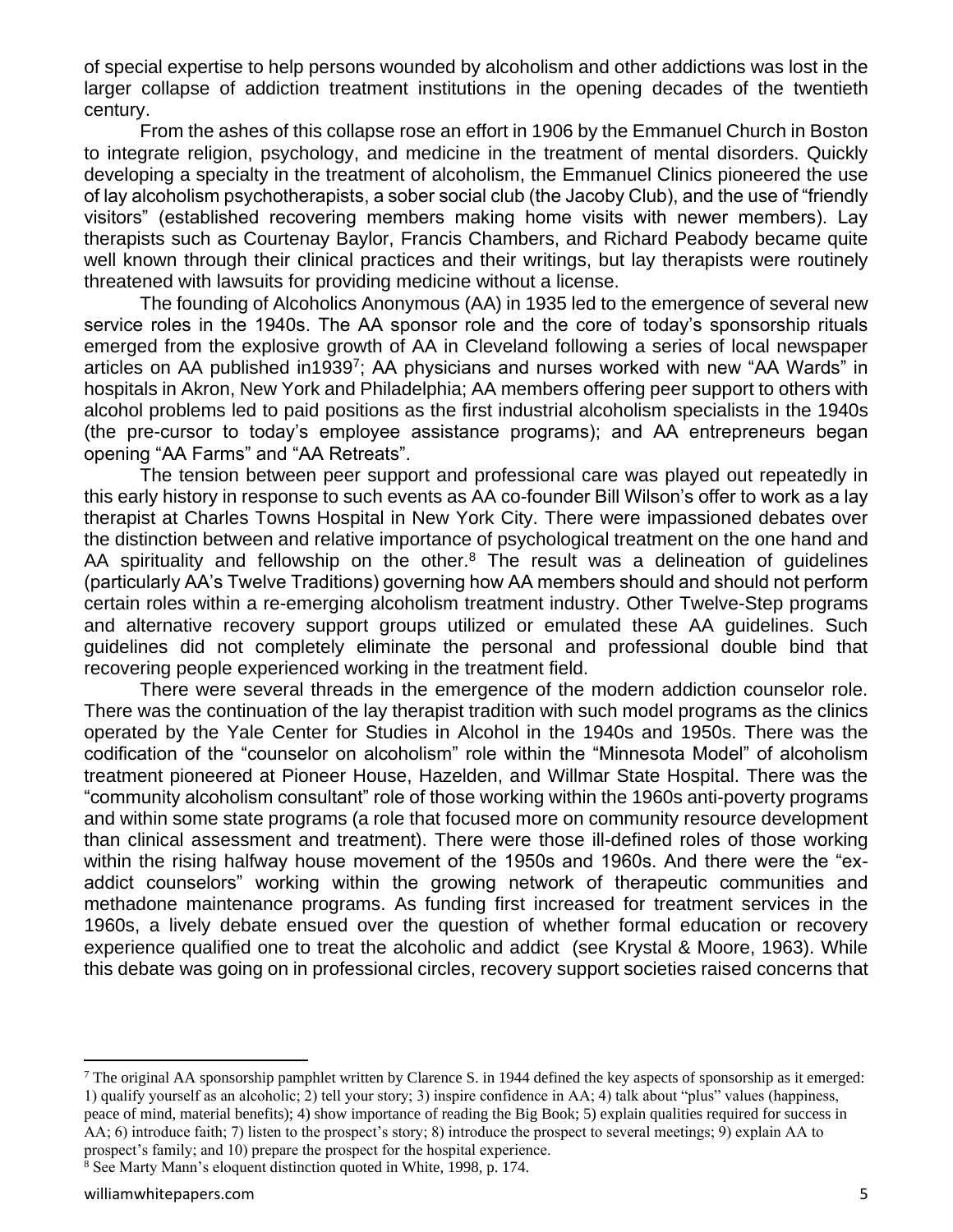the quantity and quality of their own service work was weakening in tandem with the growth of the professional treatment industry.<sup>9</sup>

The "paraprofessional" roles of "alcoholism counselor" and "drug abuse counselor" of the 1970s, birthed within the earlier lay therapy tradition, were rapidly professionalized and modeled on the roles of psychiatrist, psychologist and psychiatric social worker. Education and training requirements rapidly escalated in tandem with certification and licensing systems as addiction counselors defined themselves as a "new profession." Personal recovery became deemphasized, and many programs prohibited recovering counselors from sharing that status with their clients. The same was true for recovering people serving other professional roles in the treatment field, e.g., physicians, nurses, psychologists, and social workers. As the percentage of treatment professionals in recovery declined, recovering people continued to work in other non-clinical service roles within the treatment field, e.g., outreach worker, case manager, house manager, residential aide, detox tech, research assistant (trackers, interviews and case managers), and follow-up worker.

The emergence of the recovery coach role in the past decade has emerged from the recognition of the need to reconnect addiction treatment to the more enduring process of addiction recovery, to effectively link clients from treatment institutions to indigenous communities of recovery, and to address complex co-occurring problems that inhibit successful recovery. These recognitions are part of a larger shift in the design of addiction treatment from a focus on acute biopsychosocial stabilization to a focus on sustained recovery management. The recovery coach is a:

- motivator and cheerleader (exhibits bold faith in individual/family capacity for change; encourages and celebrates achievement),
- ally and confidant (genuinely cares, listens, and can be trusted with confidences),
- truth-teller (provides a consistent source of honest feedback regarding self-destructive patterns of thinking, feeling and acting),
- role model and mentor (offers his/her life as living proof of the transformative power of recovery; provides stage-appropriate recovery education and advice),
- problem solver (identifies and helps resolve personal and environmental obstacles to recovery),
- resource broker (links individuals/families to formal and indigenous sources of sober housing, recovery-conducive employment, health and social services, and recovery support),
- advocate (helps individuals and families navigate the service system assuring service access, service responsiveness and protection of rights),
- community organizer (helps develop and expand available recovery support resources),
- lifestyle consultant (assists individuals/families to develop sobriety-based rituals of daily living), and
- a friend (provides companionship).

Equally important, the RC is NOT a:

- sponsor (does not perform AA/NA service work on "paid time"),
- therapist (does not diagnose, probe undisclosed "issues"; does not refer to their support activities as "counseling" or "therapy"),
- nurse/physician (does not make medical diagnoses or offer medical advice), or a

<sup>9</sup> Concerns about the erosion of service and the "downgrading of sponsorship" were expressed in the *AA Grapevine* beginning in the late 1960s; see Sponsorship: Source of Wisdom, May, 1967.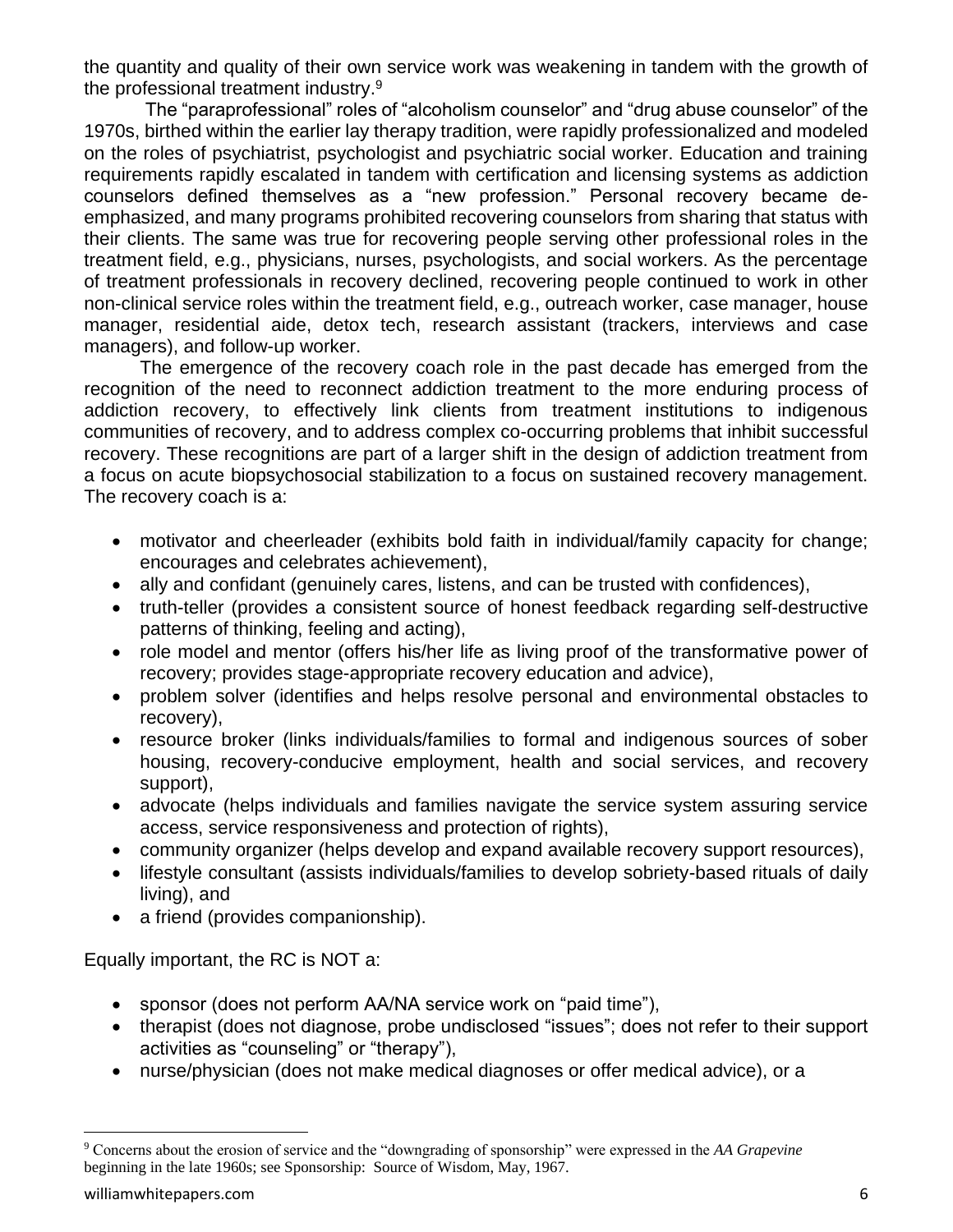• priest/clergy (does not respond to questions of religious doctrine nor proselytize a particular religion/church) (Excerpted from White, 2004b).

The words most frequently used to describe what the RC does include the following: identify, engage, encourage, motivate, share, express, enhance, orient, help, identify, link, consult, monitor, transport, praise, enlist, support, organize, and advocate. The fact that the RC fulfills all of these functions is a strength and vulnerability of the RC role.

#### **The Lessons of History**

There are a number of observations and lessons that could be drawn from this brief history that are relevant to our continued exploration of the recovery coach role. Recovery and Community: Professionalizing recovery support can inadvertently undermine the quantity and quality of natural support for recovery that exists within families and social networks, peer-based recovery support groups, and the larger community (McKnight, 1995). When diminished or lost, this service commitment can be rekindled through internal renewal processes. Such a renewal process is occurring within many AA and NA groups who are re-dedicating themselves to carrying a message of hope to those who are still suffering. Great care must be taken in the emergence of new structures and roles not to undermine the natural recovery capital<sup>10</sup> that exists within local communities. The goal of such structures and roles should be to elevate and supplement natural recovery support, not replace it.

Community Connection and Disconnection: Recovery support roles that emerge with very close connections to communities of recovery are prone to disconnect from those communities over time as the persons filling those roles come to see the primary source of their power and authority coming from within themselves and from their professional organizations. Staying connected to communities of recovery and the larger communities in which they are nested is critical to the sustained integrity of recovery support roles.

Problem Source and Solution: Approaches to the resolution of AOD problems vacillate between clinical models that place the sources and solutions to AOD problems within the individual and models that view the sources and solutions to AOD problems rooted in the relationship between the individual, family and community. The former focuses on clinical diagnosis and treatment of the individual; the latter focuses on development of individual, family, and community recovery capital and emphasizes strategies of cultural renewal and community development. The recovery coach role bridges these dichotomized views via its emphasis on reconnection to community as an important healing force (For broader recognition of the healing power of community, see Jason & Kobayashi, 1995 and White, 2002).

Ambiguity and Conflict: There is a long history of role competition and conflict between human service generalists and addiction specialists and between particular specialty roles within the addictions field. These conflicts are rooted in different conceptions of the sources and solutions to AOD problems and the question of whether those helping people with severe AOD problems should be credentialed by experience or by formal education. They are also rooted in efforts to protect the legitimacy of particular roles and the personal/institutional financial interests imbedded within them.

Essence of Recovery Support Relationship: Helping roles in the addictions field are historically distinguished from helping roles in other health and human service fields by:

• theoretical foundations (e.g., belief that severe and persistent AOD problems constitute a primary disorder rather than a superficial manifestation of other problems),

<sup>&</sup>lt;sup>10</sup> Recovery capital is a term introduced by Granfield and Cloud (1999) to describe the internal and external assets required for successful recovery initiation and recovery maintenance.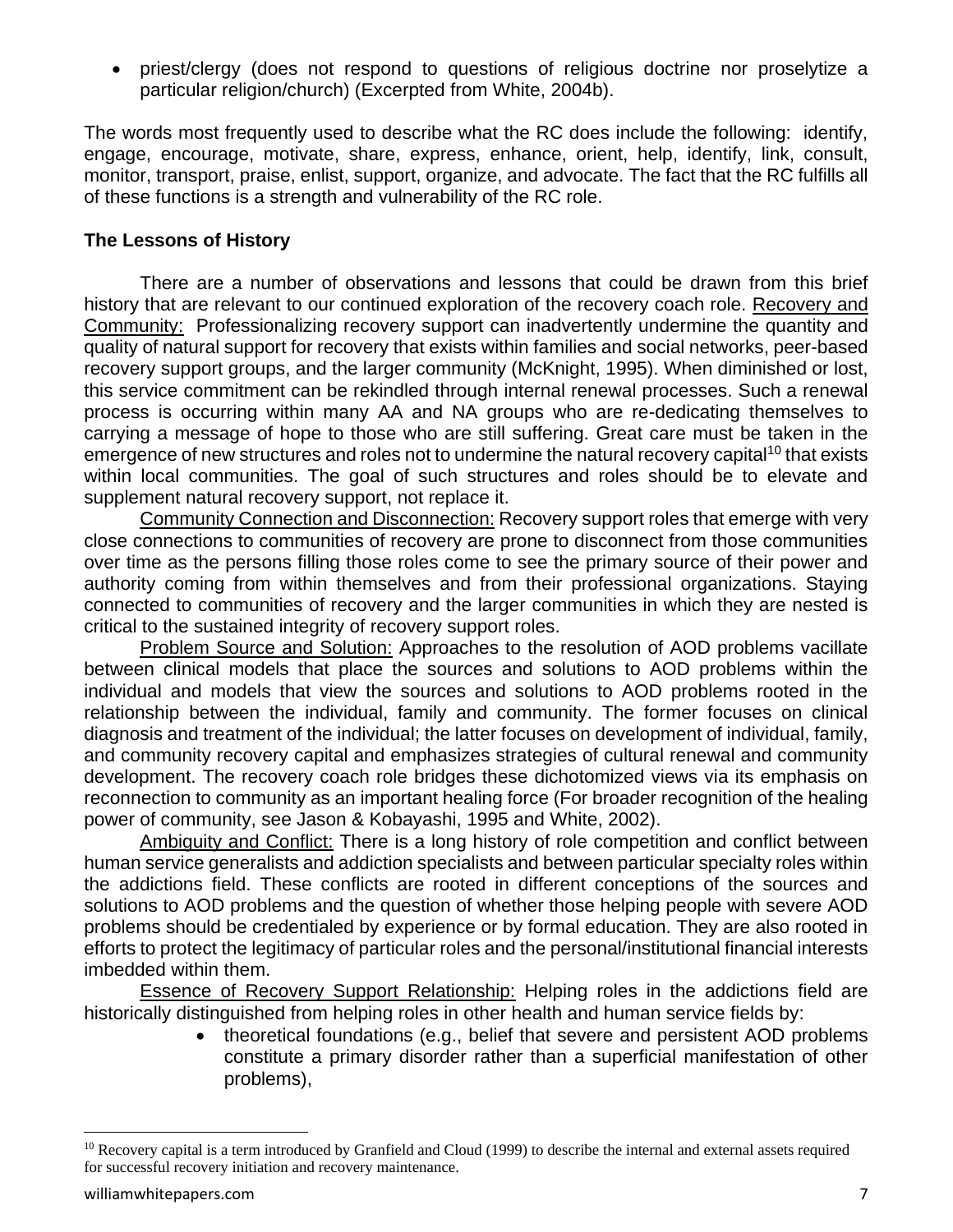- emphasis on the use of self in the helping process via belief in the power of "wounded healers"—the recognition that experiencing and overcoming an affliction can engender knowledge that can be used to help others similarly afflicted,
- service relationships built on a foundation of moral equality and emotional authenticity, and
- belief in the healing powers of connection to communities of recovery whose members are bound by their experience, strength and hope (White, 2004a).

**Profiteering:** Recovery movements can be used as a platform for personal and institutional profiteering. This happens when resources that should flow into the community to support recovery initiation and maintenance are diverted to support service organizations and their leaders. This potential can be checked by elevating stewardship of community resources as a core organizational value and by holding the organization and its service workers accountable to local communities of recovery.

Personal Vulnerability/Exploitation: Historically, those filling recovery support roles are vulnerable for exploitation and work-related distress. Recovery support specialists have at times been ill chosen and provided inadequate orientation, training and supervision. Recovery support specialists have also found themselves marginalized and isolated—cut off from the sources of natural support for their own recoveries, while not being fully accepted by other members of the interdisciplinary teams to which they were loosely connected. The resulting role ambiguity, role conflict, and inadequate role support has sometimes set the stage for the recovery specialist's own relapse (White, 1979; Wilson, 1984). Adding to this vulnerability is a history of recovering people being financially exploited by treatment institutions via excessive work schedules, inadequate compensation and benefits, the highest risk work assignments, and a lack of support for career development.

Service Relationship Transformation: There is a tendency via processes of professionalization to move recovery support relationships that are natural, reciprocal, enduring, and non-commercialized to relationships that are hierarchical, transient, commodified, and highly commercialized. These relationships may also move from a voluntary to a coerced status under the influence of external control agents such as the criminal justice and child protection systems. When role occupation occurs, new service roles rise that emulate the lost qualities of the former service relationship. The industrialization and professionalization of a service field also tends to shift the focus of the field and the service roles from the needs of those being served to the needs of the institution and the profession. Ironically, the recovery coach role re-elevates many of the functions and relationship dimensions of the early alcoholism counselor that were lost on the road to professionalization. There is also a tendency within recovery mutual aid societies to experience a weakening of their governing service ethic over time. When this occurs, new mutual aid structures and service roles emerge to recapture that lost focus.

Service Ethics: Those served by non-clinical recovery support roles are vulnerable to both exploitation and injury from well-intended but poorly chosen or poorly executed service interventions. The potential for exploitation and injury rises in tandem with the discrepancy of power between the service provider and service consumer. There is a need for standards of ethics and etiquette governing non-clinical recovery support services. The purposes of such standards are to protect service consumers, service providers and their families, service organizations, the service field, and the community.

Role Viability: The fates of recovery support roles are closely tied to the fates of the larger movements of which they are a part. The social stigma attached to addiction and the probationary status of addiction treatment as a cultural institution have contributed to earlier collapses of the field, weak organizational infrastructures, role instability and a transience of the service workforce. The fate of recovery support roles and institutions is contingent upon advocacy efforts that challenge stigma and reaffirm cultural beliefs about the potential for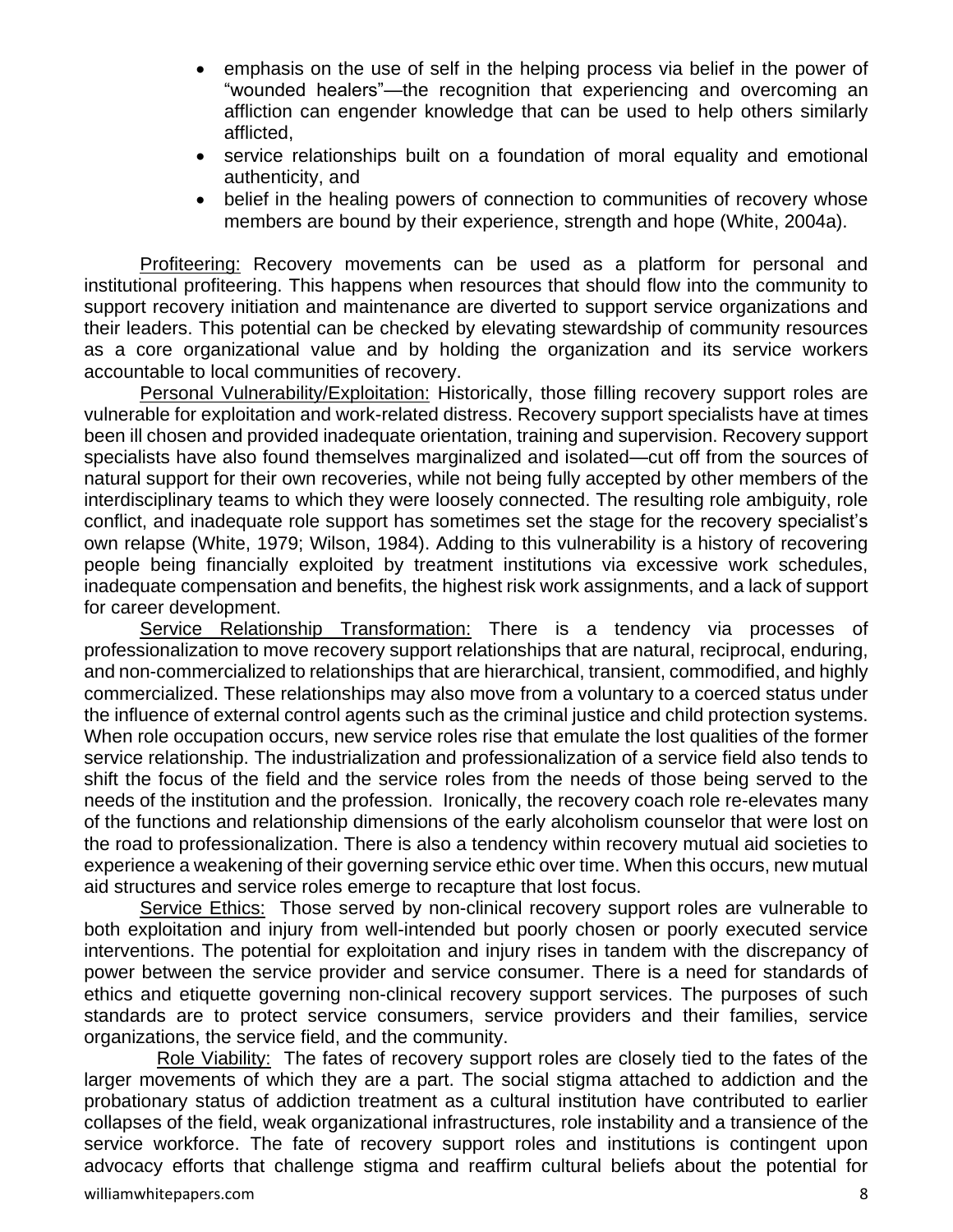recovery from severe AOD problems. The recovery coach role is sustainable only in communities committed to creating and maintaining the physical, psychological, and social space where recovery can occur.

# **A Service and Support Continuum**

It is time to step back from this brief history of recovery support roles to look at the broader picture of the resources that can be drawn upon to support addiction recovery. These resources constitute an ecological onion. At the center circles of this onion are resources within the self and resources within each individual's family and social network. That intimate network is in turn embraced by resources from the immediate environment--neighborhoods, schools, churches, workplaces, health clinics. Here, one can find sources of lay and professional advice as well as formal recovery mutual aid societies and the special support relationships that exist within them, e.g., sponsors. Beyond this second ring lies the volunteer and paid recovery support specialists who are the service tentacles of addiction treatment agencies, and the physicians, nurses, and counselors who deliver the clinical services at those agencies. These organizations are often connected to a large world of non-specialty health and human services filled with physicians, psychiatrists, psychologists, and social workers as well as such social control agents as judges, probation officers, child welfare workers, and professional licensing boards.

As AOD problems become increasingly enmeshed in other problems, individuals with these problems interact with roles at all levels of this service ecosystem. In fact, those with the most severe, chronic, and complex problems interact repeatedly with these resources, often without measurable effects on the trajectory of their problems. The problem is how we move from these isolated roles and fragmented service systems to an integrated circle of recovery support. One of the functions of the recovery coach (similar to the role played by case managers in the last 20 years) is to provide the connecting tissue that can turn a categorically segregated service system into a more holistic system of care by linking multiple episodes of care, integrating the resources of multiple formal and informal resources, and supporting individuals and families in recovery over time.

There are several broad principles of collaboration that can help guide the relationships between lay, volunteer, and professional helpers.

- 1. Lay and professional helpers should not do anything for the individual or family members over time that they are capable of doing for themselves.
- 2. Professional agencies and roles should not provide services to the community in response to needs that can be met within the client's natural support system.
- 3. Professional helpers should avoid creating barriers to client contact with local communities of recovery, e.g., scheduling service activities at times that conflict with community recovery meetings, restrictive visitation policies that prevent contact while individuals are in residential treatment modalities.
- 4. Persons occupying all roles should accurately represent their education, training and experience as well as the basis upon which their recommendations are being made.
- 5. Conflicts between those filling these roles are best resolved within a framework of mutual respect.
- 6. All recovery support roles share a commitment to help those they serve and to not exploit this relationship for personal or institutional gain. All parties have a responsibility to immediately confront such exploitation if it occurs.

The question is not, "Which of these roles is THE most important in the recovery process?" Each contributes different ingredients to the recovery process at different stages of individual and family recovery. The question is, "How can such resources be bundled and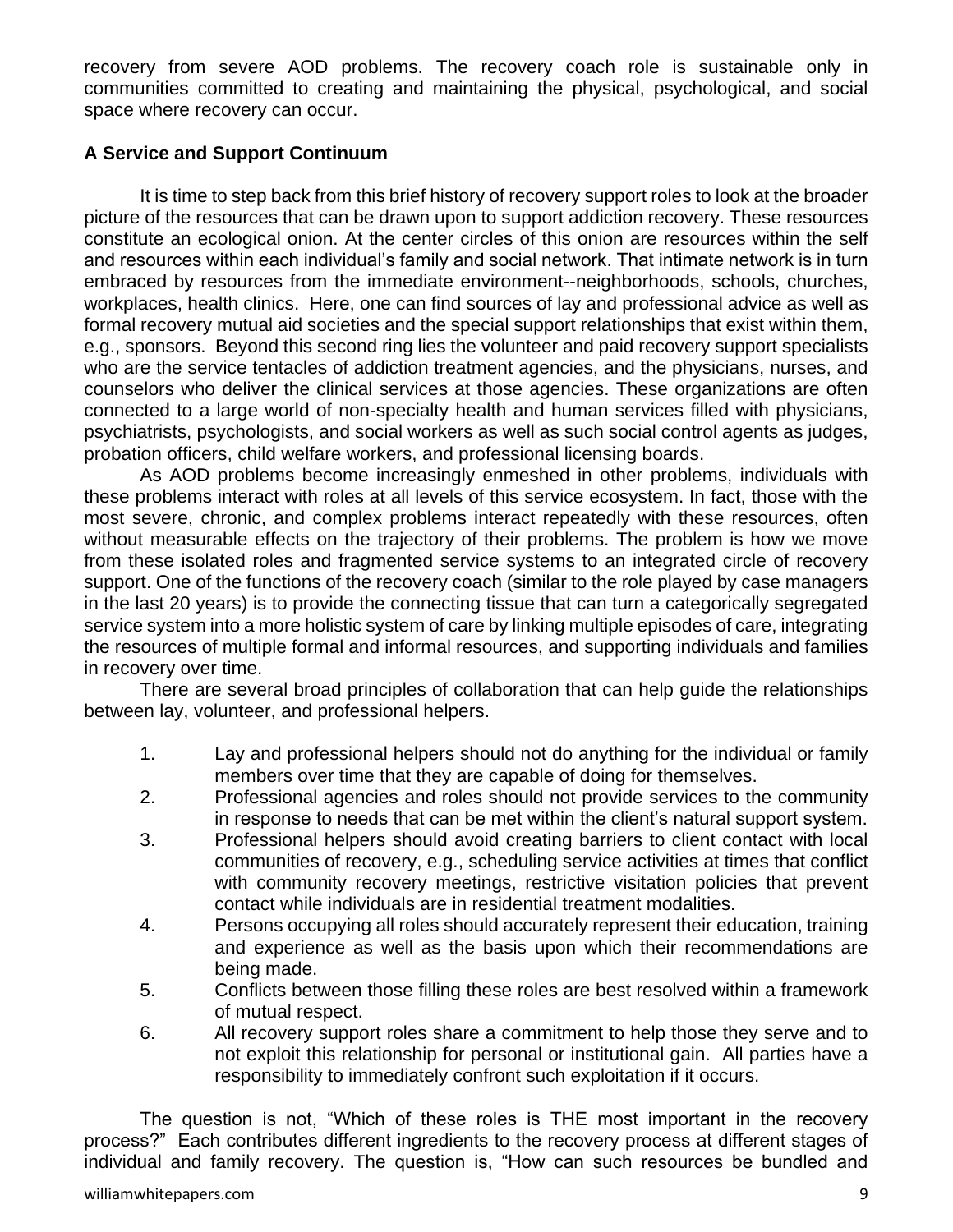sequenced in ways that widen the doorway of entry into recovery and enhance the quality of recovery?" Achieving that vision requires the availability of multiple support roles that are accessible at key points within one's addiction and recovery careers as well as the careful delineation of the boundaries of these roles.

One of the sources of role ambiguity and conflict between sponsors and recovery coaches is the commonalities that are shared by these roles. Persons filling both roles:

- are credentialed by experience rather than formal education and training<sup>11</sup>,
- establish non-hierarchical (or minimal-hierarchy) relationships based on a mutuality of shared experience,
- rely on self-disclosure and advice,
- focus on removing obstacles of recovery and building recovery capital
- model core recovery competencies<sup>12</sup>, and
- maintain continuity of contact over time with those needing recovery guidance and support.

In spite of such commonalities, there are distinct differences in the roles of Twelve Step sponsor and recovery coach.

## **How Recovery Coaching Differs from Sponsorship**

It is something of a challenge to compare the roles of recovery coach (RC) and sponsor. The former is now emerging in different forms across the country and has yet to be codified; the latter, while existing for more than 60 years, has been governed more by oral tradition than written procedures.<sup>13</sup> There are numerous ways the role of RC is being defined and performed, many different styles of Twelve Step sponsorship<sup>14</sup> within local Twelve Step groups, and many variations in the counterpart to the sponsor role in religious and secular recovery support groups. The following observations are drawn from the author's study of the history of sponsorship and from observations of the RC role across the country. Seen as a whole, the RC role, as it is emerging in the United States in the opening decade of the twenty-first century, differs from the role of Twelve Step sponsor and its counterparts in a number of distinct and important ways.

Organizational Context: Where the sponsor serves as a representative of a voluntary, financially self-supported recovery mutual aid society, the RC works as a representative of a formal service organization bound by accreditation, licensing, and funding guidelines that shape accountabilities within the RC role that are not present in the sponsor-sponsee relationship. Those different accountabilities are reflected, in part, in service documentation responsibilities that can range from minimal to excessive for the RC and which do not exist for the sponsor.

Service Context: Where the sponsor-sponsee relationship occurs in relative isolation from professional helpers, the RC service relationship often occurs within the context of a multidisciplinary service team and a formal treatment plan or recovery plan. Many decisions that are the sole purview of the sponsor (e.g., the number of individuals to work with at one time, the physical settings in which service activities occur, when to terminate the service relationship) are dictated to the RC by the organization for which he or she works. There are professional peer

<sup>&</sup>lt;sup>11</sup> Recovery coaches, sponsors and those they serve are all members of an "exclusive club"—"exclusive because each one has paid the highest entrance fee that can be paid." (A Sponsor is…, A.A. Grapevine, January, 1970, p. 29.)

<sup>&</sup>lt;sup>12</sup> Such competencies include modeling of core recovery values (e.g., tolerance, acceptance, gratitude), the capacity for selfobservation, self-expression, sober problem-solving; recovery-based reconstruction of personal identity and interpersonal relationships; freedom from coercive institutions; economic self-sufficiency; positive citizenship and public service.

<sup>&</sup>lt;sup>13</sup> There is AA conference-approved literature on sponsorship (See Questions and Answers on Sponsorship pamphlet) and popular books on Twelve Step sponsorship (see Hamilton B., 1996).

<sup>14</sup> See A.A. Grapevine, Sponsorship Relationships, September, 1975.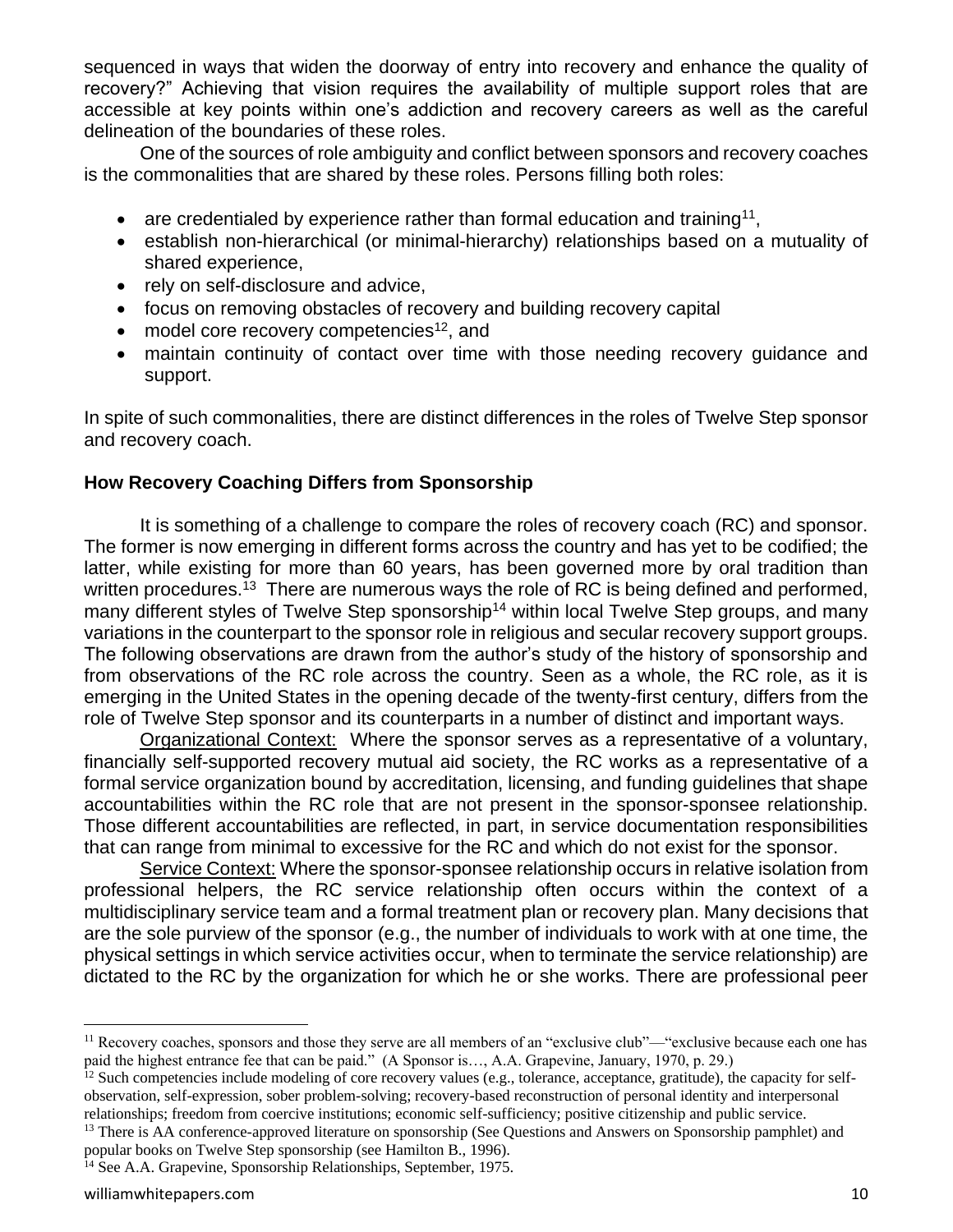accountabilities and collaboration skills required in the RC role that are not present in the sponsor role.

Philosophical Framework: Where the sponsor provides support **within** a particular program of recovery, the RC provides recovery support **across** multiple religious, spiritual, and secular frameworks of recovery.<sup>15</sup> The sponsor emphasizes the viability and superiority of the Twelve Step program as a framework for successful recovery ("It works if you work it"); the RC emphasizes a philosophy of choice that recognizes the legitimacy of multiple pathways of longterm recovery. The operational motto of the best RCs is "recovery by any means necessary." It matters little to them whether recovery is initiated without professional assistance (solo or natural recovery), with peer-assistance or professional treatment (affiliated or assisted recovery), or is initiated via peer and professional supports but maintained without such assistance (disengaged recovery) (White and Kurtz, 2005). The focus is on the goal, not the method.

The practical implications of this orientation are that the RC:

- conveys the legitimacy of multiple pathways to those with whom he or she serves,
- understands the language, catalytic metaphors<sup>16</sup>, and rituals reflected within these pathways,
- works to expand the variety of recovery support structures within the communities he or she serves, and
- develops collaborative relationships with the individuals and groups representing these pathways.

Scope of Those Served: Where the sponsor's services are limited to those who have "a desire to stop drinking" and to those who have sought help within a local recovery support program, the RC serves a larger group of people, including those who may not yet have a desire to stop drinking and those who are seeking recovery but are opposed to participation in a particular recovery program. As a representative of a particular recovery program, the sponsor begins from the position of "If you want what we have…". In contrast, the RC works with individuals who are not yet at that point or who may want it but continue to relapse. Where sponsors may terminate sponsorship of those who continue to relapse, the recovery coach continues to provide *recovery priming* under such circumstances. The RC engages clients prior to recovery initiation and prior to first contacts with mutual aid groups, continues those contacts even in the face of relapse, and sustains contact (via recovery check-ups) after some clients will have disengaged from active participation in mutual aid groups. In general, the RC role is much more assertive than the role of sponsor in engaging individuals whose character traits (including self-defeating styles of interacting with lay and professional helpers), problem complexities, and environmental obstacles to recovery pose significant challenges to recovery initiation.

Degree of Reciprocity and Power in the Service Relationship: Where the sponsorsponsee relationship is based on a reciprocity of need (the sponsor is there in part to support his or her own sobriety)<sup>17</sup>, the recovery coach has a fiduciary relationship with those he or she serves—a relationship governed by ethical/legal duties and obligations. Where there is minimal power differential in the sponsor-sponsee relationship (there are definite exceptions to this<sup>18</sup>), there is at least moderate power differential in the recovery coach service relationship. The longterm sponsorship relationship often evolves into an enduring friendship and a form of mutual

<sup>&</sup>lt;sup>15</sup> I am aware that some RCs emphasize only one pathway of recovery (e.g., Twelve Steps, Christian conversion), but such singularity of focus is the exception in my visits with RCs across the country.

<sup>&</sup>lt;sup>16</sup> Catalytic metaphors are concepts that spark breakthroughs in perception of self and the world at such a profound level that they incite change in beliefs, behavior, identity and relationships.

<sup>&</sup>lt;sup>17</sup> AA is very clear on this point: "In A.A., sponsor and sponsored meet as equals...." (AAWS, Inc., 1983, p. 7).

<sup>18</sup> The potential for such power differential is reflected in references in *AA Grapevine* articles about possessive and controlling sponsorship styles (see My Sponsor, My Friend August, 1982; A Sponsor Can't be My Higher Power, May, 1972), and in references to the potential for exploitation in texts on sponsorship (see Hamilton B., 1996).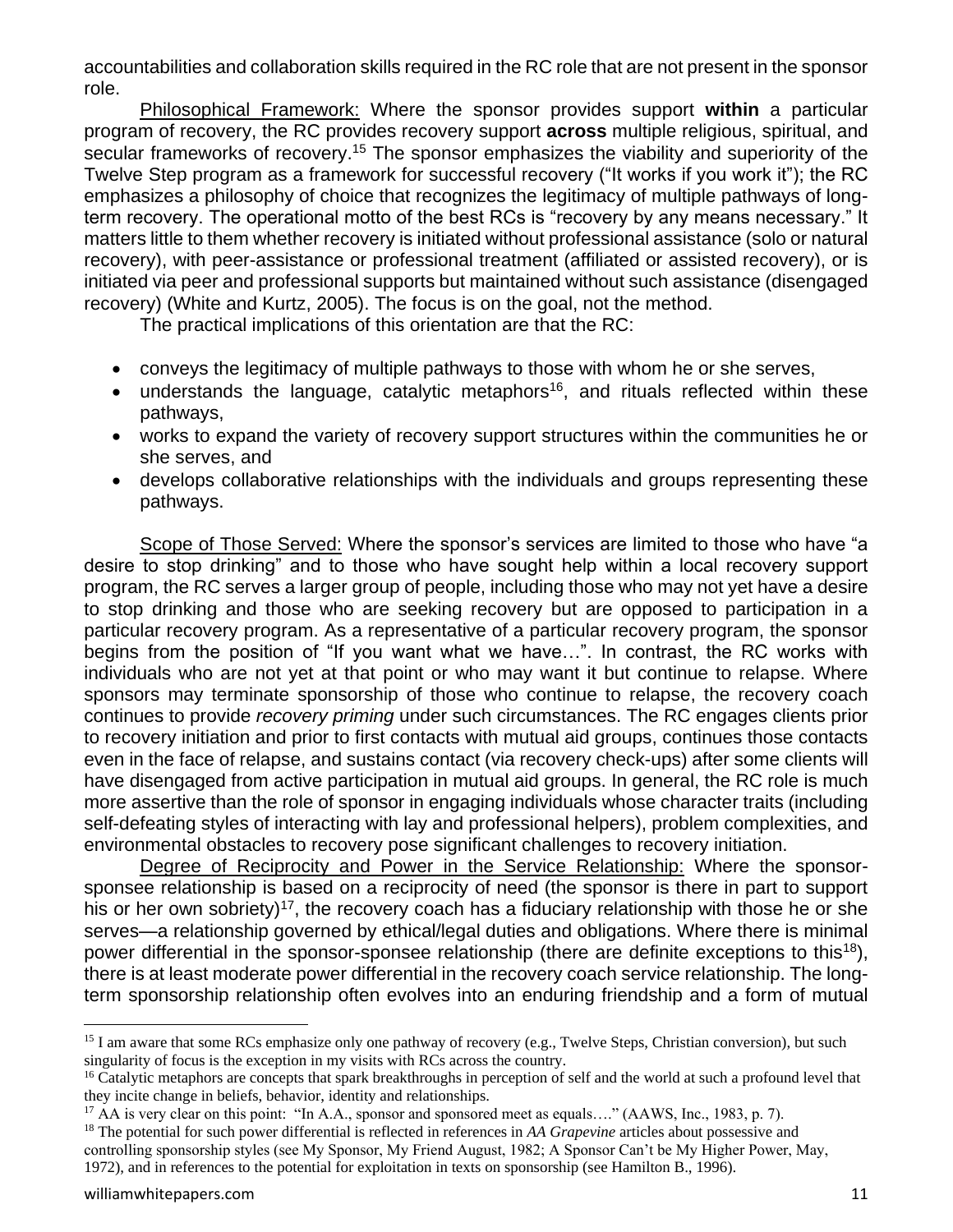sponsorship (AAWS, Inc, 1983, p. 25), but such sustained reciprocity is less appropriate in the RC service relationship. The vulnerability of persons served within the RC relationship is protected through the use of safeguards that are not present in the sponsor-sponsee relationship (e.g., informed consent, legally governed confidentiality, professional supervision, complaint and redress procedures). At an organizational level, agencies delivering recovery support services via a volunteer model have fiduciary responsibilities to carefully screen, orient, train and supervise RC candidates, as well as discipline or discharge RC volunteers who are not able to competently and ethically deliver services.

Service Menu: Where the primary focus of the sponsor is on the use of Twelve Step Tools (personal story sharing, meetings, step work, literature, sober social activities), the RC works within a formal service continua and is specifically trained to access a broader range of recoverysupportive services (education, employment, health care, housing, day care, transportation, counseling for co-occurring problems, etc.). AA is very clear on the singularity of purpose of the sponsor: "A sponsor is simply a sober alcoholic who helps the newcomer solve one problem: *how to stay sober*" (AAWS, Inc., 1983, p. 10).

Financial Remuneration: Where accepting money for sponsorship or other Twelve Step service work would be a violation of AA's Eighth Tradition<sup>19</sup>, recovery coaching may be provided on either a volunteer or paid basis.

Ethical Guidelines and Supervision: Where the primary sources of guidance on sponsorship rest with historical and contemporary practice as expressed through literature on sponsorship and God as expressed in a group conscience, most recovery coaches are held accountable via formal organizational codes of ethics governing their service relationships and through professional supervision of their service relationships and activities.<sup>20</sup> Mutual confidentiality may be negotiated in the sponsor-sponsee relationship, but there are no legal protections related to such disclosures. In contrast, there are ethical and legal requirements for RC confidentiality and punishments (including jail) for breaches of confidentiality. These ethical codes and supervision processes are designed to protect multiple parties: those receiving recovery coaching, those serving as recovery coaches, the service organization, the professional field, and the community. It is very important that persons in dual relationships (e.g., a recovery coach and fellow recovery mutual aid members) scrupulously maintain the separation of these roles. This would mean, for example, that information heard in the context of a recovery support group meeting could not be shared back to the treatment agency within which one works, nor could information acquired in the treatment setting be shared outside of that setting (e.g., to a sponsor) without the client's written permission.

Anonymity: Where personal anonymity is usually maintained in the sponsor's interactions with outside agencies and the press that could potentially occur as part of his or her sponsorship activities<sup>21</sup>, the RC has no such anonymity as a formal representative of the agency for whom he or she volunteers or works. RCs may self-identify themselves as persons in recovery, but generally refrain from identifying themselves with a particular program of recovery at the level of press.

Policy Advocacy: Where policy advocacy in one's role as a Twelve Step sponsor is prohibited by Tradition Ten<sup>22</sup>, advocacy to access needed service and to address systems barriers to recovery initiation and maintenance are an expected part of the RC role.

<sup>&</sup>lt;sup>19</sup> AA Tradition Eight: "Alcoholics Anonymous should remain forever non-professional, but our service centers may employ special workers."

<sup>&</sup>lt;sup>20</sup> Efforts are underway to develop ethical guidelines specific to those providing peer-based recovery support services.

<sup>&</sup>lt;sup>21</sup> AA Tradition Twelve: "Anonymity is the spiritual foundation of all our traditions, ever reminding us to place principles before personalities."

<sup>&</sup>lt;sup>22</sup> AA Tradition Ten: "Alcoholics Anonymous has no opinion on outside issues; hence the A.A. name ought never be drawn into public controversy."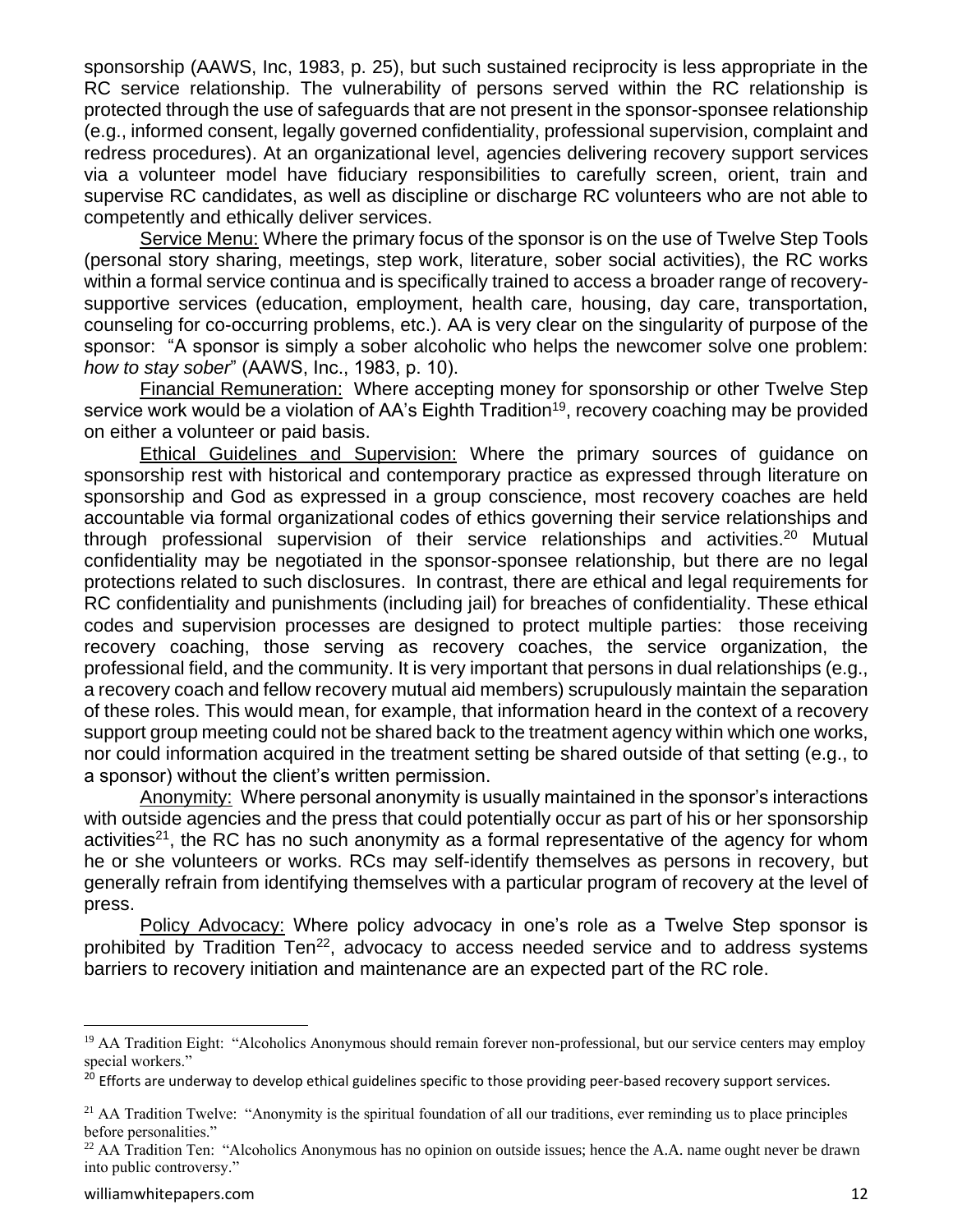Affiliation: Where brokering formal affiliations with other organizations as a sponsor is prohibited by Tradition  $\text{Six}^{23}$ , the RC may act on behalf of their agency to negotiate formal affiliations and collaborations with other organizations toward the goal of expanding local recovery support networks.

It can be seen from this review that significant differences exist between the roles of sponsor and recovery coach. These distinctions are important for several reasons.

- 1. Performing sponsorship functions (e.g., making a Twelve Step call as an AA member, meeting with sponsees) on time one is working as an RC is a violation of Twelve Step Traditions and professionally inappropriate (beyond the scope of most agency RC job descriptions and explicitly prohibited in many).
- 2. Performing sponsorship functions through the RC role could weaken local sponsorship practices and diminish community recovery support resources by replacing such natural support with the formal support of local treatment agencies.
- 3. Seeking reimbursement for sponsorship functions performed by a recovery coach is, at best, a poor stewardship of community resources and, at worst, fraud.
- 4. Role ambiguity and conflict resulting from a mixing of sponsorship and RC functions could inflict injury on clients/families, service workers, service agencies, and the community.
- 5. The RC role represents a form of connecting tissue between professional systems of care and indigenous communities of recovery and between professional helpers and sponsors; when those filling this role abandon this middle ground and move too far one direction or the other, that connecting function is lost (Bass & Calori, 2006).

#### **How Recovery Coaching Differs from Addiction Counseling**

The recovery coach (RC) role sits among multiple roles on the recovery support continuum. Its functions are positioned between those of the sponsor and those of the addictions counselor, with key aspects of the RC role approaching the activities of those performed by sponsors and counselors. The RC role is distinguished from the addiction counselor role by the following role dimensions.

Service Goals and Timing: Where the primary role of the addiction counselor is in facilitating the process of recovery initiation for those who have reached a point of readiness to change, the RC's role (at this point in its historical development) is more focused on preparing the soil in which recovery can grow, using motivational enhancement strategies to regularly tip the scales of ambivalence toward a recommitment to recovery, transferring credibility from themselves to other helping professionals, and facilitating the ongoing lifestyle reconstruction that is crucial for successful long-term recovery.

Education and Training: Where most addiction counselors today are formally educated and institutionally credentialed via certification or licensure, the legitimacy and credibility of the RC springs from experiential knowledge and experiential expertise. The former involves direct experience with personal/family addiction and recovery, and the latter requires demonstrated ability to use this knowledge to affect change in self or others. This does not explicitly require that all RCs be recovered or recovering, but it does require that those filling this role know addiction and recovery from close proximity. The credential of experiential expertise is granted through the community "wire" or "grapevine" (community story-telling) and is bestowed only on

<sup>&</sup>lt;sup>23</sup> AA Tradition Six: "An A.A. group ought never endorse, finance, or lend the A.A. name to any related facility or outside enterprise, lest problems of money, property, and prestige divert us from our primary purpose."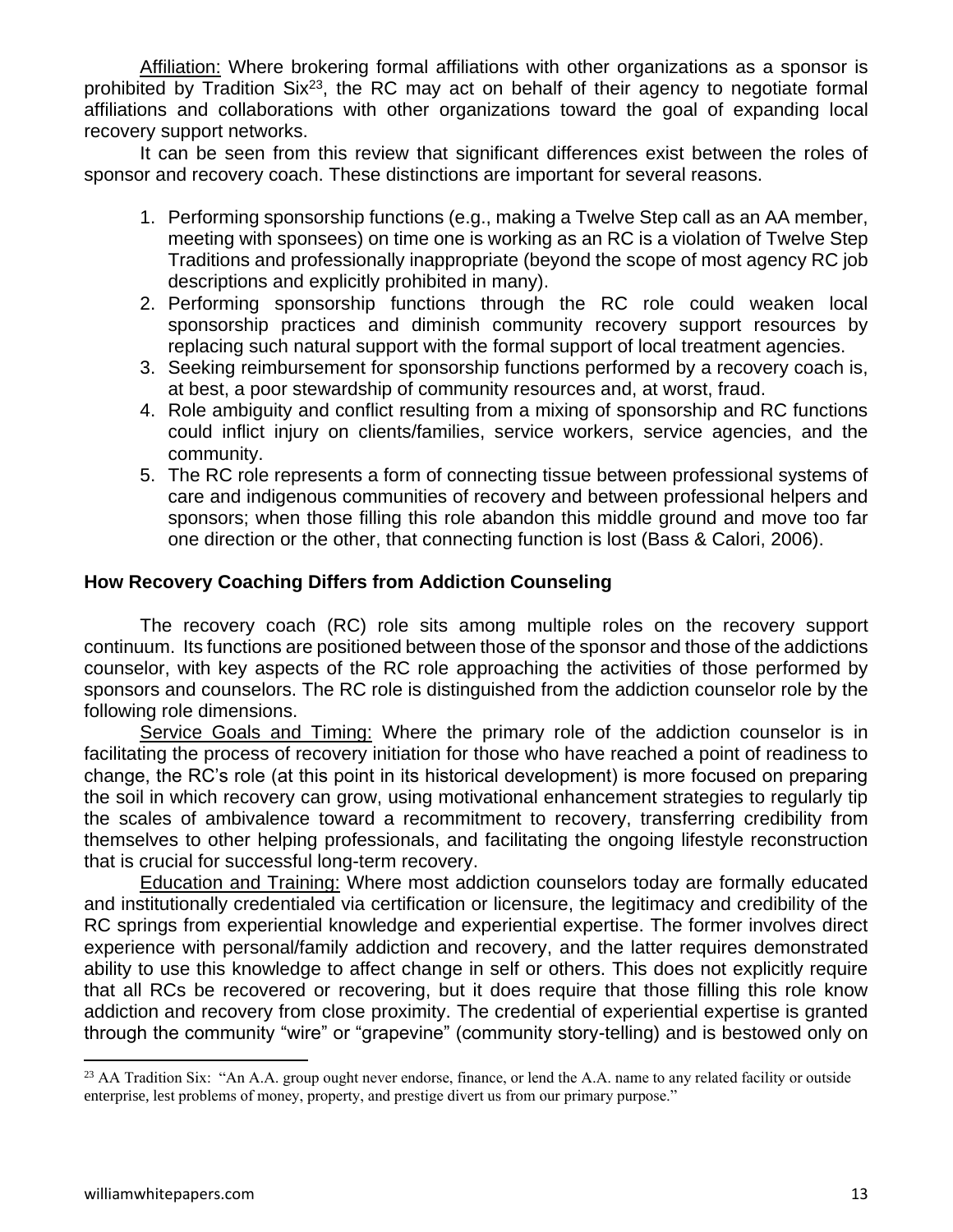those who have demonstrated their wisdom and skills as a recovery guide within the life of the community. Some RCs may be professionally trained, but their authority comes not from their preparation but from their character, relationships, and performance within the community (White and Sanders, 2004; Borkman, 1976).<sup>24</sup>

Use of Self: Where self-disclosure has become increasingly discouraged in the addictions counselor role, it is an important dimension of the RC role. The use of self (using one's own personal/cultural experiences to enhance the quality of service) is an inherent part of both the RC and addictions counselor roles, but the use of self by the latter has changed dramatically over the past four decades. In the "paraprofessional" era of addiction counseling (the 1950searly 1970s), disclosing one's status as a recovering person and using selected details of one's personal addiction/recovery history as a teaching intervention were among the most prominent counselor interventions. This dimension of the counselor role was based in great part on the role these dimensions played in successful sponsorship within AA Through the 1980s and 1990s, such disclosure came to be seen as unprofessional and a sign of poor "boundary management." Where self-disclosure by the counselor has been discouraged or discredited, such selfdisclosure has been re-elevated in the role of the recovery coach. The recovery coach uses his or her own story and ability to connect the client to the stories of others as a means of offering testimony to the reality and power of recovery and to offer the recovery neophyte guidance on how to live as a person in recovery.

Service Relationship: Both the addiction counselor and RC service relationships are fiduciary relationships: both imply specialty knowledge and skills, governance by legal and ethical mandates and an inequality of power in the service relationship that can be misused for emotional, financial or sexual exploitation. In examining the different relationships that clients experience with sponsors, RCs and counselors, the differences are not in power equality versus inequality but in degrees of power inequities (there is vulnerability within all three relationships) and degrees of vulnerability for injury (with that vulnerability progressively increasing across the sponsor, RC, and addiction counselor service continuum). The fact that the RC maintains a much less hierarchical relationship with most of his or her clients and maintains these relationships for much longer periods of time suggests that the ethical standards that guide the addiction counselor may not be appropriate to guide the RC service relationship. For example, such behaviors as accepting a gift from a client, maintaining phone or email contact with a client following his or her discharge from treatment, having dinner with a client, and giving a client a ride to a recovery support meeting would now be deemed unacceptable in the counselor-client relationship, but may be accepted and crucial to the delivery of long-term recovery support services.

Locus of Service Delivery: Where the addictions counselor asks, "How do I get this individual into and through a treatment experience?" the recovery coach asks, "How can the process of recovery be initiated and anchored within the client's own natural environment?" or, when facing an environment in which recovery is improbable, "What alternative environment is available within which the client can initiate and sustain a life in recovery?" Where counseling services tend to be institution- and office-based, the preferred site for the delivery of recovery coaching is in the client's world. Neighborhood-based and home-based service delivery is the norm for the RC.

Service Philosophy (Ecology of Recovery): Where the addictions counselor and the larger professional treatment team tend to view recovery as something that happens inside the client and focuses on breaking the physical person-drug relationship, modifying the client's perceptions, thoughts, and actions, RCs tend to see recovery as something that happens in

 $24$  The recovery coach is closer to the sponsor in this regard than today's addiction counselor, in that the former roles are more experientially based. The sponsor's source of authority (what enables the sponsor to provide help) is not professional training but "personal experience and observation" (AAWS, Inc, 1983, p. 10). The same could be said for the RC, although the RC does draw upon specialized training befitting their role.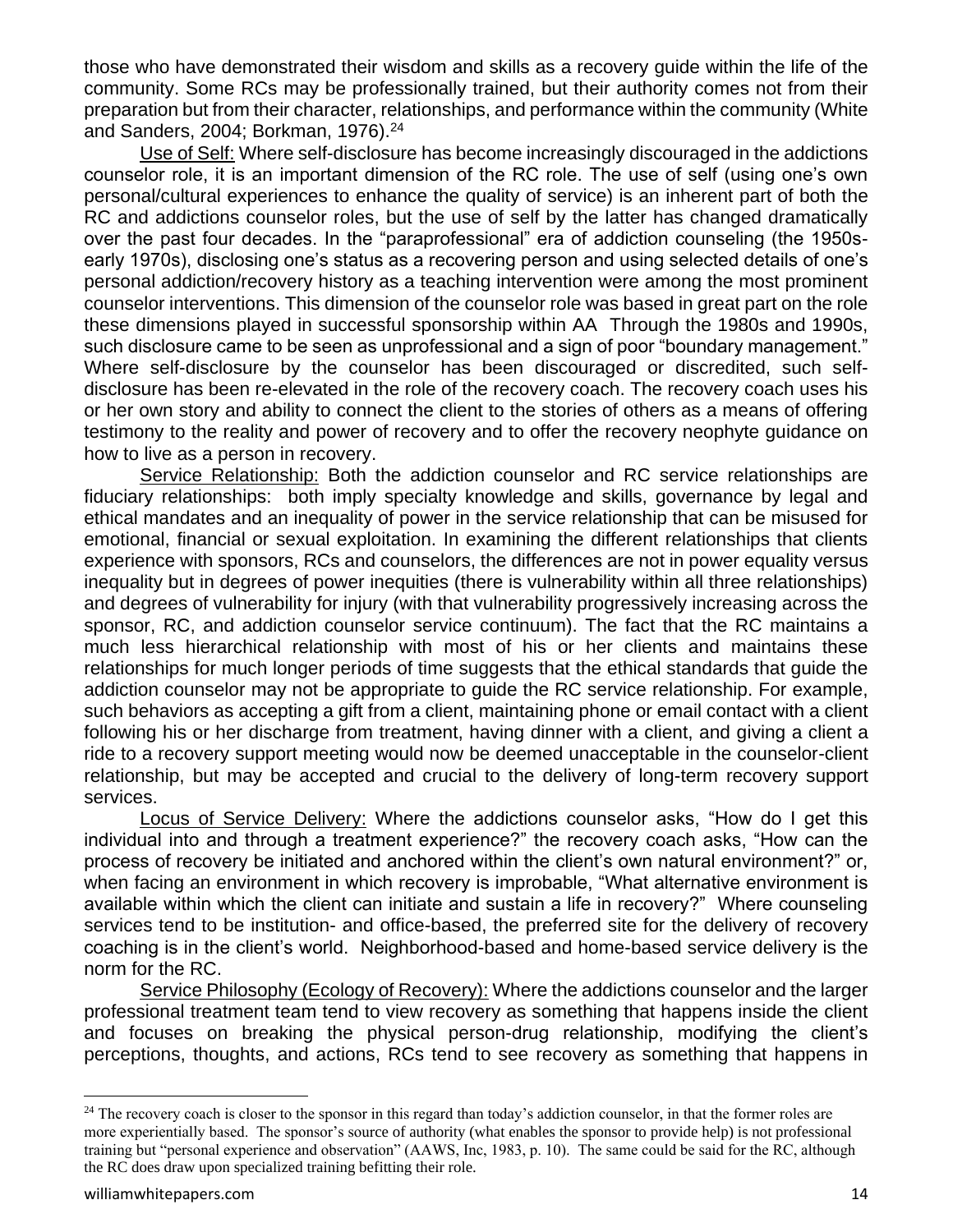one's relationship with self, God, family and community. RCs devote considerable time to modifying the client's environment to one that is recovery conducive. This is done through a greater focus on family and social systems interventions, efforts to stimulate and support abstinence-based processes of cultural renewal and work to expand indigenous recovery support structures within the client's environment. The RC role demands much greater skills in community development and community organization than does the addiction counselor role.

Duration of Contact: Where the addiction counselor has a relationship characterized by a clear beginning, middle and end (spanning an ever-briefer period of time), the RC is expected to sustain contact with most clients for months and years following the completion of primary treatment. The purpose of this contact is to provide ongoing contact (check-ups) and support, stage-appropriate recovery education, assertive linkage to communities of recovery, active problem solving of obstacles to recovery and, when needed, early re-intervention.

Core Competencies: Where the core competencies of addiction counseling include knowledge of addiction and skills to perform such clinically-oriented functions as screening, assessment, treatment planning, individual/group/family counseling, clinical documentation and referral, the core competencies of the RC are much more oriented toward a knowledge of the long-term recovery process and indigenous recovery support systems and such functions as crisis intervention, client engagement, motivational enhancement, linkage to treatment resources, recovery education, client/family linkage to indigenous communities of recovery, early re-intervention, community resource development, and policy advocacy.

Service Delivery Framework: Where the addiction counselor utilizes a problem generated from the assessment data to generate a professionally-directed treatment plan, the RC facilitates the development of a client-generated recovery plan (master plan and regular updates) that is much broader in scope and more community- and recovery-focused than traditional treatment plans (Borkman, 1997).

Service Language: Where the addiction counselor teaches the client a new language (e.g., organizing metaphors drawn from a particular treatment philosophy) with which the client can construct a recovery-based personal story, the recovery coach tends to use the client's own language and the language of the client's culture to help construct such stories.

Non-possessiveness: One final way that the RC role differs from both the sponsor role and the addiction counselor role is the dimension of non-possessiveness. Where the sponsor and counselor are prone to take "ownership" of an individual (e.g., "my sponsee" "my client"), the RC encourages those they work with to fully engage with other sources of recovery support. The "prize" to which the RC role is affixed is not the adoration and eternal gratitude of those they have coached, but the recovery of these individuals within a broad network of recovery support relationships.

#### **A Role Collaboration Case Study**

This essay has sought to distinguish the roles of the addiction counselor, recovery coach and sponsor within the engagement, treatment, and recovery processes. In closing, we will explore how these roles complement one another in the lives of people seeking recovery and how these roles blend differently according to each client's problem severity/complexity and degree of recovery capital. The following case study illustrates how such collaboration occurs in real life.<sup>25</sup>

Ms. C. was a 22 year-old African American woman when her delivery of a cocaineexposed infant brought her to the attention of the state child protection agency. Ms. C.'s problems were numerous, severe, and chronic. In addition to her history of drug

 $25$  This case study is a composite drawn from the author's work as evaluator of Project SAFE, an innovative, gender-specific treatment program that integrated the resources of multiple agencies into a sustained recovery management team (See White, Woll & Webber, 2003). All identifying information in this composite has been altered.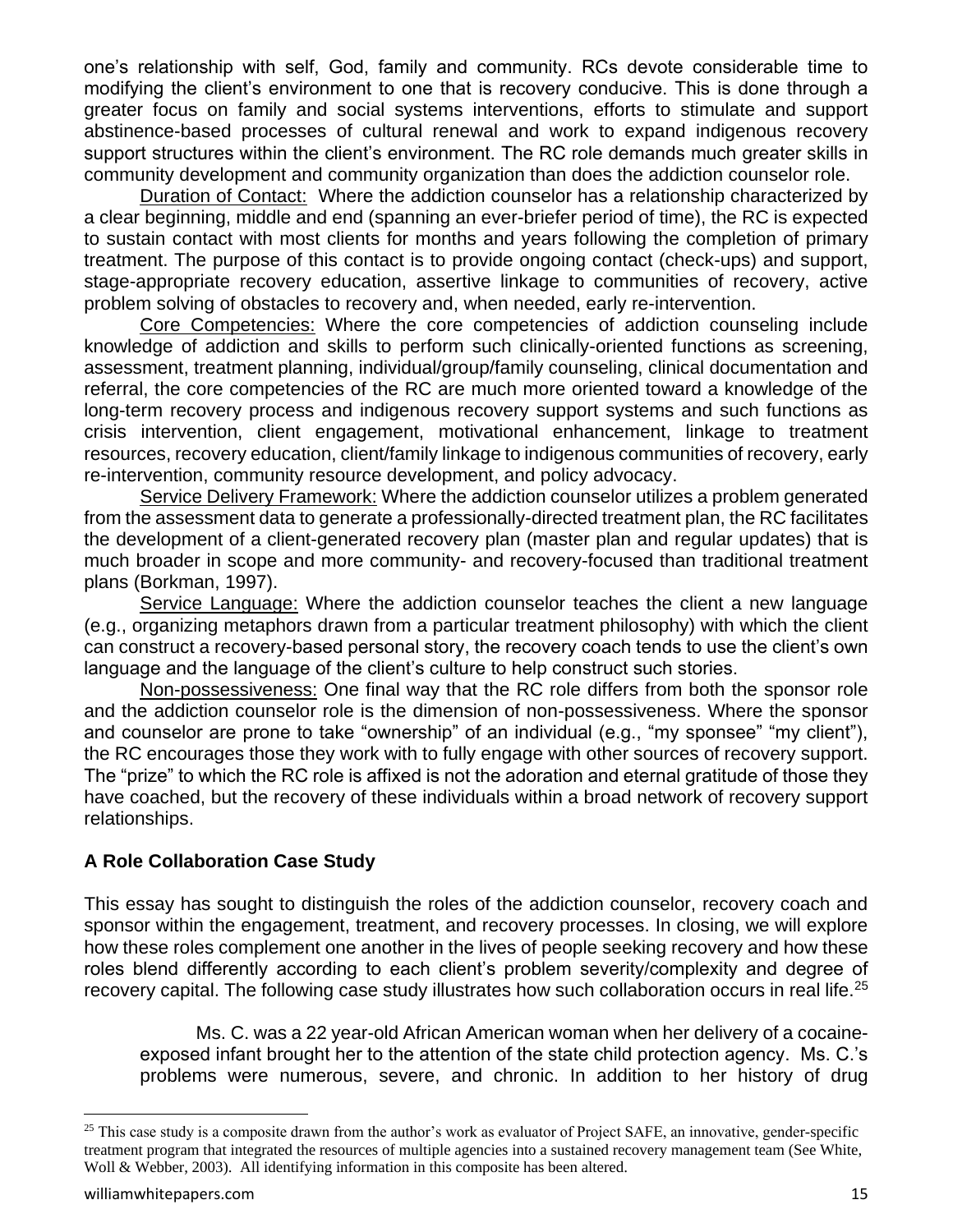dependence, she had a history of psychiatric illness (diagnosed at different times as depression, bipolar disorder and borderline personality) and a history of innumerable encounters with authority figures and coercive institutions. Ms. C. was a survivor of childhood sexual abuse with multiple traumagenic factors (early age of onset, long duration, multiple perpetrators, perpetrators drawn from within the family/kinship network, failure of maternal protection following disclosure) and had a history of turbulent relationships with men, distrust and hostility towards other females, and what she later self-described as "addiction to chaos".

In response to what was viewed as "intergenerational transmission of substance dependence and child neglect", the child welfare authorities threatened to take custody of Ms. C.'s baby if she did not enroll in and successfully complete addiction treatment. Ms. C. informed the workers in less than delicate language that her baby was being cared for by her grandmother, that treatment was for "losers" and that she wasn't going to do any of the things being demanded of her. In response, the workers, with little expectation of positive outcome, placed Ms. C. on a "contact list" for outreach services provided through a new multi-agency consortium serving addicted women and their children.

Jean, the assigned recovery coach, made repeated efforts to engage Ms. C. Jean was able to work through considerable resistance using her own recovery story and her knowledge of the neighborhood culture to facilitate relationship building. What she saw in Ms. C. was not pathology but a "miracle of survival"—a "diamond in the rough." Jean slowly developed a relationship with Ms. C., primarily through sustained listening, brief self-disclosures, responses to occasional crises and an unrelenting process of checking in via phone calls and an occasional "thinking of you" card. Where everyone else in Ms. C.'s life was threatening her with what was going to happen if she didn't change, Jean offered "living proof" of the potential to change and the encouragement and expectation that Ms. C. would change. After seven weeks of Jean's "recovery priming," Ms. C. agreed to be assessed for entry into an intensive outpatient treatment program for women. When Ms. C. was later asked how her recovery started, she responded, "I couldn't get rid of that woman [Jean]. I think she would have followed me into Hell and brought me back. I guess in some ways, she did."

In the early transition into treatment, Jean provided traditional case management services to remove obstacles to participation (e.g., transportation) and served as mediator between Ms. C., Ms. C.'s primary counselor and the other women in treatment with whom Ms. C. had numerous verbal altercations. In addition to helping defuse the chaos in Ms. C.'s environment, Jean intervened daily to decompress the latest emotional outburst and threat to leave treatment, while simultaneously convincing program staff that Ms. C. should not be thrown out of treatment for early episodes of drug use and her verbal outbursts. During this middle engagement stage, Jean and the addictions counselor worked through their own issues of competition and conflict (sparked in part by Ms. C.'s skills at splitting them) and somehow kept Ms. C. involved in treatment.

In the late engagement stage, the street-hardened veneer of Ms. C. cracked as she "bared her soul" and grew increasingly dependent upon her primary counselor. In the weeks that followed, Ms. C. explored every corner of her life and began to develop hope for her future. Jean stayed involved through this period but took on a secondary role in all the work on "issues" that was going on. The counselor built on the platform of hope that Jean had constructed and helped Jean extend her fragile capacity for trust. This stage was followed by Ms. C. finally remaining drug free, disengaging from drugenmeshed relationships, continuing to explore her life story, and bonding with other women in treatment. Jean continued to provide daily encouragement and offer normative information on the experience of early recovery. Jean also became the human link between Ms. C. and her initial exposure to N.A. and A.A. During this early exposure, Ms.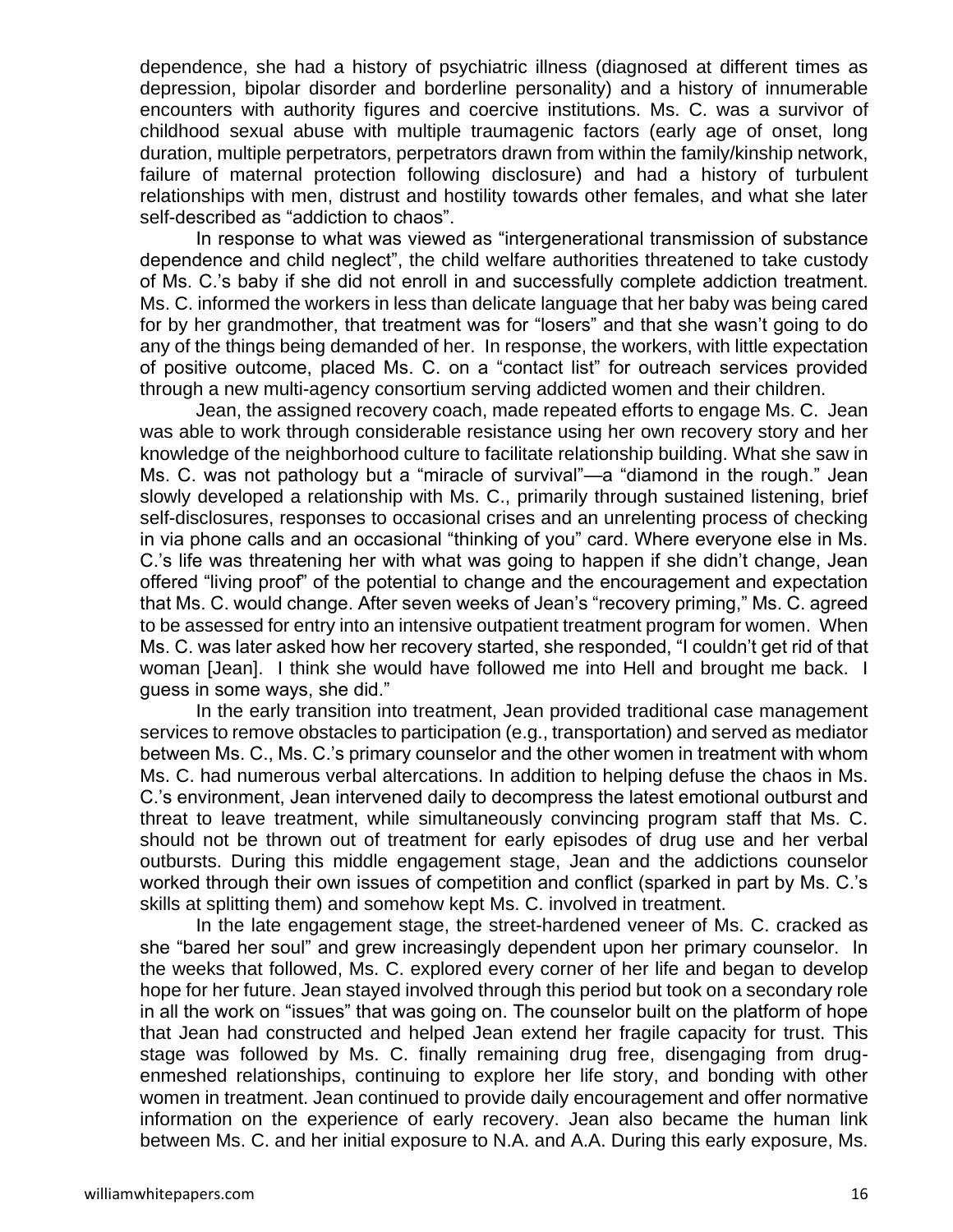C. resisted all encouragements to get a sponsor but did finally get a sponsor after several months of making meetings.

As the sponsor relationship strengthened, Jean's role shifted to one of lifestyle reconstruction (helping Ms. C. establish a sober lifestyle in the community), periodic crisis intervention (usually involving an encounter with a man), and assistance in preparing for Ms. C.'s caretaking of her daughter. A critical role in the latter was Jean's support of the grandmother who seemed to be sabotaging Ms. C.'s efforts to re-assume care of her child. Involving other family members helped the grandmother to in turn help Ms. C. assume her maternal role. While the sponsor remained focused on Ms. C.'s early recovery experience, Jean focused on the periphery of this process, addressing such issues as safe and drug-free housing, parenting training/coaching, and helping Ms. C. get further disentangled from people and institutions that reinforced her "sick role."

Eight months following her admission, Ms. C. "graduated" from treatment and her daughter moved in with her. Jean's primary role here was one of parental coaching and building in supports (e.g., child care arrangements) that allowed Ms. C. to continue attending recovery support meeting activities. During this period, the addiction counselor's role ended (other than an occasional phone consult or single session to respond to some emotional crisis), and the role of the sponsor dramatically increased. The sponsor played numerous functions at this time. She helped lead Ms. C. into the local Twelve Step recovery community, coaxed Ms. C. through the Twelve Steps, and offered concrete advice about how not to "pick up". The sponsor assumed some of the earlier "lifestyle consultant" functions performed by the recovery coach and moved more to the emotional center of Ms. C.'s life. There were times Jean, Ms. C., and her sponsor met together at a local coffee shop during this period for a "progress meeting" and to re-clarify who was helping with what.

As Ms. C.'s recovery gained time and depth, Jean remained involved as a foundational source of support via periodic phone calls and home visits. When Jean was contacted by Ms. C. in a crisis, Jean encouraged Ms. C. to re-engage support from her family and sober friends, her sponsor and on a few occasions, her addiction counselor. As Ms. C.'s recovery stabilized through support of her sponsor, family and a new recovery-based relationship, Jean's contact reduced to a quarterly recovery checkup.

Interestingly, there was one additional transition in which Jean later played a significant role. Ms. C. became involved in a faith-based recovery ministry two years into her recovery and became increasingly active in the church that sponsored this ministry. As this occurred, her N.A. participation was important but no longer the centerpiece of her recovery. Ms. C. found herself experiencing a loyalty conflict between N.A. and her N.A. sponsor on the one hand, and her church and her pastor on the other. Jean affirmed for Ms. C. that this was not an either/or choice, and that she needed to create a combination of supports that worked for her and to be assertive in communicating that preference to others who were trying to define what her recovery needed to look like. As an advocate of recovery, but not a particular flavor of recovery, Jean was in a position to help Ms. C. focus on what worked best for her. As a result, Ms. C. was able to work out a style that utilized both recovery support structures.

A few years later and in between the annual call to Ms. C. that Jean was now making, Ms. C. called Jean to announce that she wanted Jean's job. Ms. C. had decided it was time to go to work, and there was only one job she'd ever seen that she really wanted to do and that was to work as a recovery coach helping women like herself. Ms. C. enrolled in school and later began working in the same system in which she was once admitted as a client with a "poor prognosis for recovery." Imagine the power of her story when delivered to a client who unknowingly declares to her, "But you couldn't possibly understand." Telling her story today is possible because three different but complimentary roles were there when she needed them.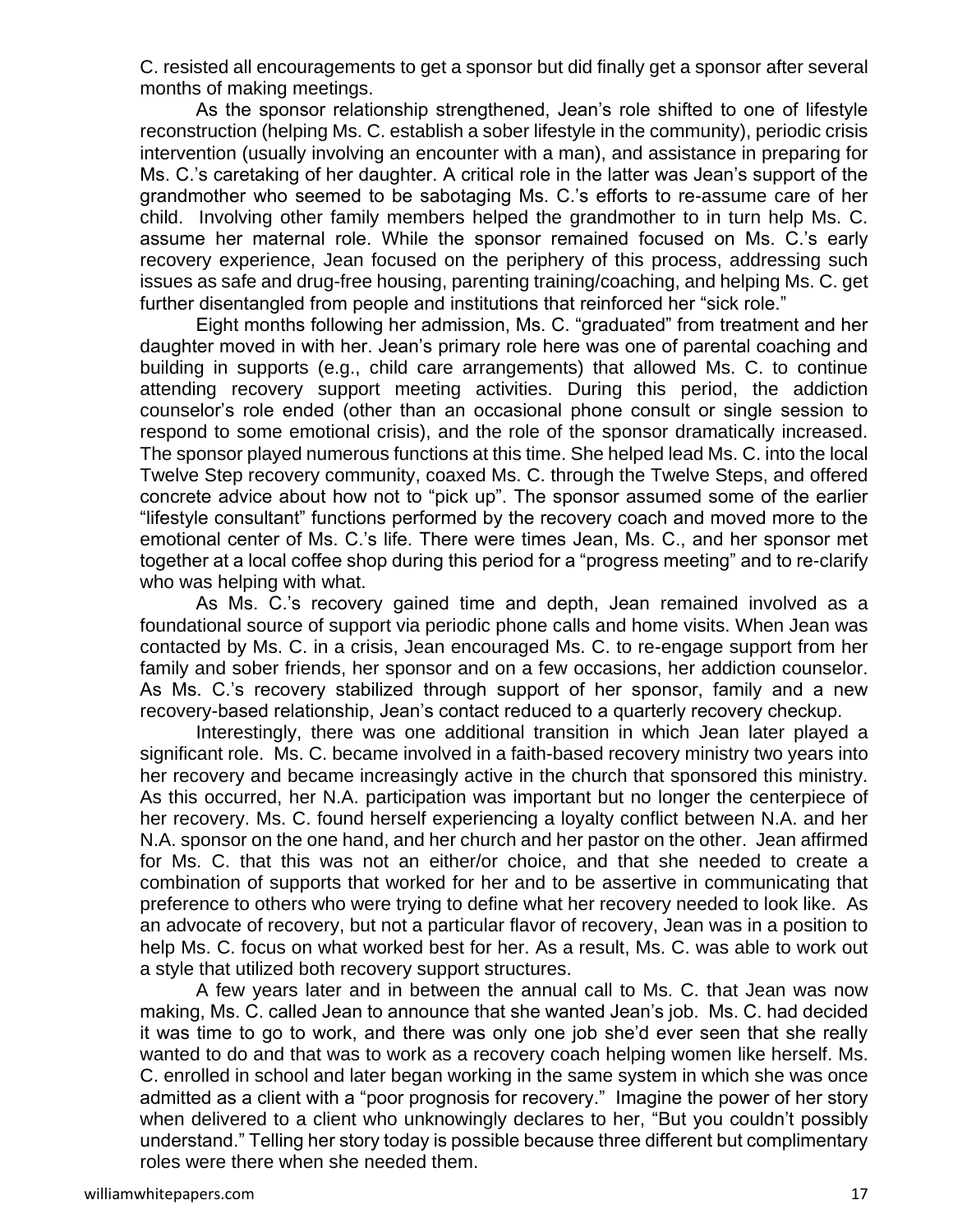We must be careful in our training and supervision of those working as recovery coaches that we do not commercialize Twelve Step service work and that we do not replace the "language of the heart" with professional jargon or replace experiential authenticity and intuitive helping abilities with clinical technique.<sup>26</sup>

# **Summary**

This essay has tried to identify those qualities that distinguish the peer-based recovery support specialist (referred to in this paper as "recovery coach") from two allied roles: the peer guide within recovery mutual aid groups (referred to generically in this paper as "sponsor") and the role of the professional addictions counselor. As with any new service role, the RC role takes on a different character within different organizations and cultural communities. At the moment, the fact that the RC role is defined somewhat differently between agencies may be less important than having the role clearly defined within each agency. A clearer definition of the role will emerge from the collective experience of those working as and supervising RCs. This evolving role needs to be supported in a number of critical ways via key technologies, including:

- further role definition and standards to assure its peer integrity,
- model criteria for screening, interviewing and hiring RCs,
- model compensation and benefit packages and career ladders,
- RC orientation, training and supervision models,
- a model RC code of ethical conduct, and
- manualized, evidence-based RC service protocol.

In Texas, efforts are underway to develop an association of peer-based recovery support organizations. The purpose of the association would be to generate core principles, service methods and ethical standards that would define the unique nature of these services (Bass & Calori, 2006). Other states are utilizing or exploring the use of their independent addiction counselor certification board to assume responsibility for developing and administering certification standards for recovery coaches. Recovery advocates raise concerns that, if given governance over the recovery coach role, traditional certification boards will over-emphasize educational degrees and de-emphasize recovery experience and natural helping abilities (PRO-ACT Focus Group, April, 2006).

The fate of the recovery coach role will be influenced by the forces that shaped those roles that came before it: the future evolution of professional treatment organizations and recovery mutual aid societies, evolutions in the design of addiction treatment (e.g., from acute care models to models of sustained recovery management), trends in service reimbursement policies, and what may be the inevitable professionalization of the RC role. It will be hard to retain the role's recovery focus, but history tells us that if this focus is lost, new roles will eventually emerge to recapture this focus. At the moment, the role of RC holds promise in elevating long-term recovery outcomes through the provision of pre-recovery, recovery initiation/stabilization and recovery maintenance support services and by expanding the quantity and variety of recovery support services in local communities. To fulfill that potential, those serving as recovery coaches will need to carefully distinguish their functions from those of the sponsor and the addiction counselor while exhibiting deep respect for these allied roles.

**Acknowledgement**: Support for the development of this paper was provided by the Philadelphia Department of Behavioral Health and Mental Retardation Services. The author would like to extend a special thanks to the Pennsylvania Recovery Organization—Achieving Community

<sup>26</sup> See Caplin, 2000, p. 22-23 for a discussion of the dangers of professionalizing peer helpers.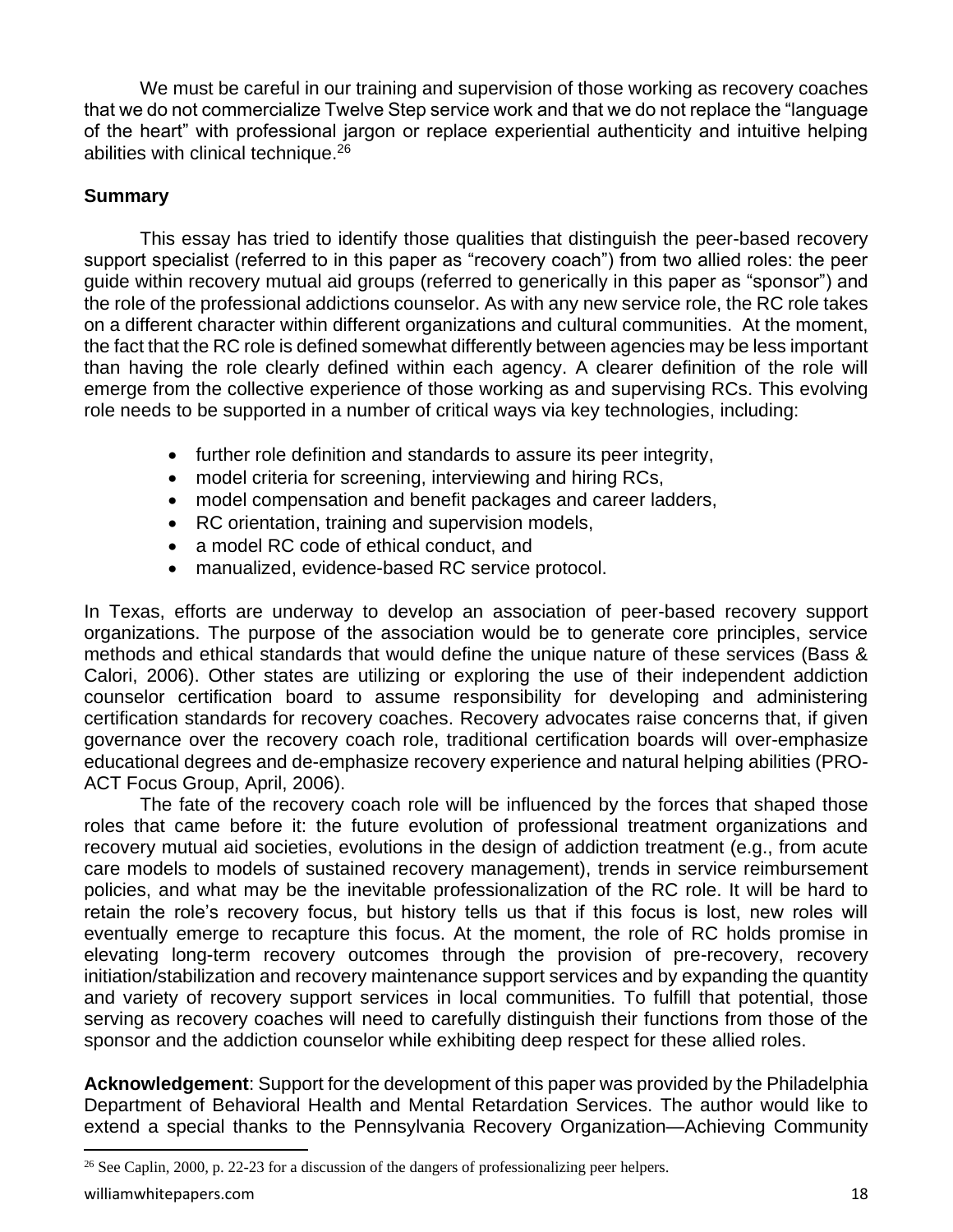Together (PRO-ACT) for hosting a focus group whose members provided particularly helpful feedback on an early draft of this paper. I would also like to thank Ben Bass, Jason Schwartz, and Pam Woll for their helpful comments and suggestions on an earlier draft of the paper. Thanks also to Barbara Weiner, the staff Librarian at Hazelden, for helping locate early articles from the *A.A. Grapevine*.

**About the Author**: William White is a Senior Research Consultant at Chestnut Health Systems, past-chair of the board of Recovery Communities United and author of *Slaying the Dragon: The History of Addiction Treatment and Recovery in America*.

## **References**

- AAWS. Inc. (1983). *Questions and Answers on Sponsorship*. NY: Alcoholics Anonymous World Services, Inc.
- B., Hamilton. (1996). *Twelve Step Sponsorship: How It Works*. Center City, MN: Hazelden Publishing.
- Bass, B., & Calori, C. (2006). *Community Recovery Support: Peer Recovery Support Service Organizations*. El Paso, Texas: El Paso Alliance, Inc.
- Biernacki, P. (1986). *Pathways from heroin addiction: Recovery without treatment.* Philadelphia: Temple University Press.
- Blum, T., & Roman, P. (1985). The social transformation of alcoholism intervention: Comparison of job attitudes and performance of recovered alcoholics and non-alcoholic alcoholism counselors: A survey. *Journal of Health and Social Behavior*, *26*(4), 365-378.
- Borkman, T. (1976). Experiential knowledge: A new concept for the analysis of self-help groups. *Social Service Review*, *50*, 445-456.
- Borkman, T. (1997). Is recovery planning any different from treatment planning? *Journal of Substance Abuse Treatment, 15*(1), 37-42.
- Caplan, G. (2000). Principles of community psychiatry. *Community Mental Health Journal*, 36(1), 7-24.
- Christensen, A., & Jacobson, N. (1994). Who (or what) can do psychotherapy: The status and challenge of nonprofessional therapies. *Psychological Science*, *5*(1), 8-14.
- Connett, G. (1980). Comparison of progress of patients with professional and paraprofessional counselors in a methadone maintenance program. *The International Journal of the Addictions*, *15*(4), 585-589.
- Crothers, T. D. (1893). *The Disease of Inebriety from Alcohol, Opium and Other Narcotic Drugs: Its Etiology, Pathology, Treatment and Medico-legal Relations.* NY: E.B. Treat, Publisher.
- Crothers, T. D. (1897). Reformed men as asylum managers. *Quarterly Journal of Inebriety*, *19*, 79.
- Cunningham, J. A. (1999). Untreated remission from drug use: The predominant pathway. *Addictive Behaviors*, *24*(2), 267-270.
- Cunningham, J. A., & Breslin, F. C. (2004). Only one in three people with alcohol abuse or dependence ever seek treatment. *Addictive Behaviors*, *29*(1), 221-223.
- Davidson, L., Harding, C., & Spaniol, L. (Eds.) (2005). *Recovery from Serious Mental Illnesses*: *Research Evidence and Implications for Practice—Volume I*. Boston: Center for Psychiatric Rehabilitation.
- Dawson, D. A. (1996). Correlates of past-year status among treated and untreated persons with former alcohol dependence: United States, 1992. *Alcoholism: Clinical and Experimental Research*, *20*(4), 771-779.
- Dennis. M.L., Scott, C.K., and Funk, R. (2003). An experimental evaluation of recovery management checkups (RMC) for people with chronic substance use disorders. *Evaluation and Program Planning, 26*(3), 339-352.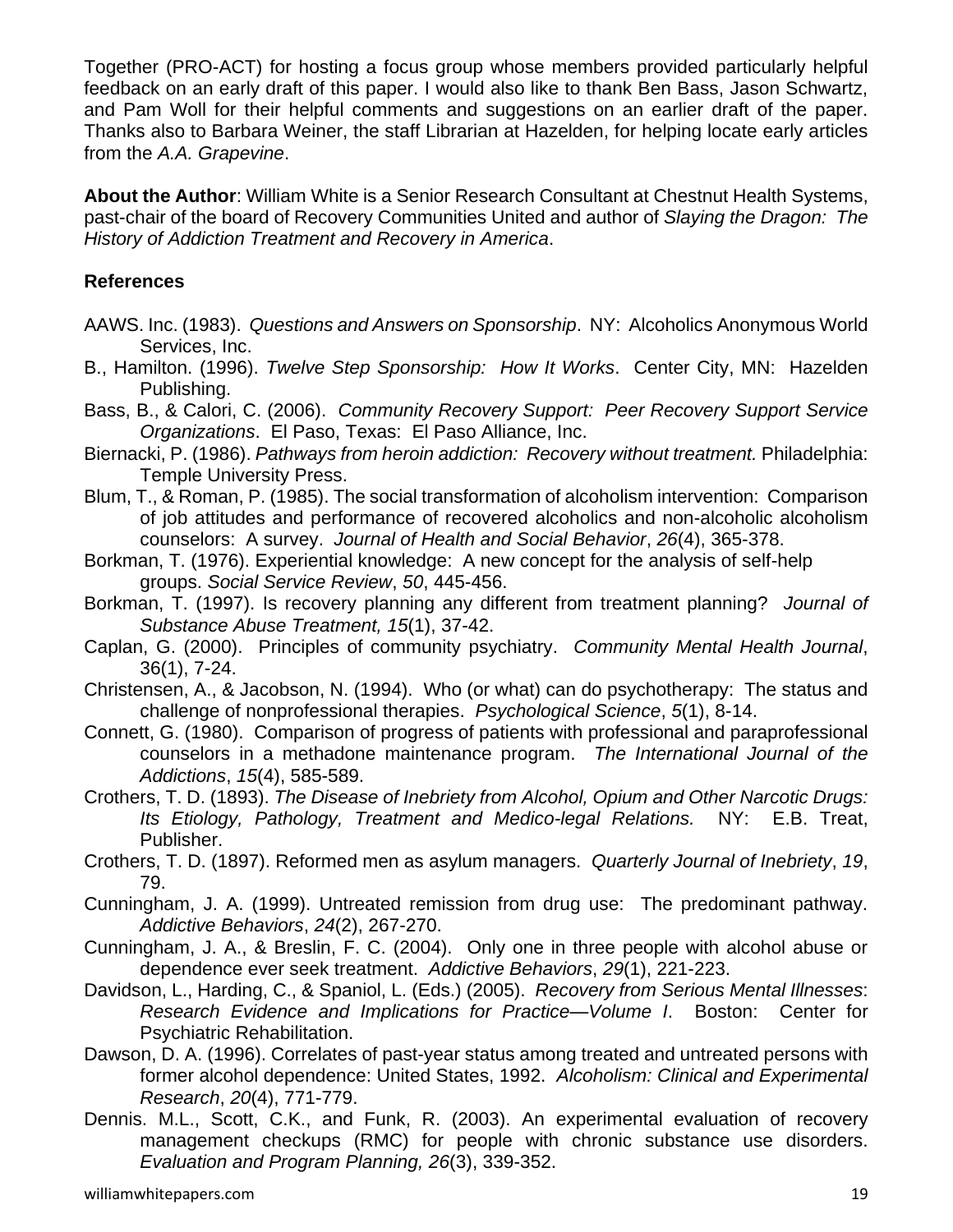- DiClemente, C. C., Carbonari, J. P., & Velasquez M. M. (1992). Alcoholism treatment mismatching from a process of change perspective. In R. R. Watson, (Ed.), *Drug and Alcohol Abuse Reviews, Vol. 3: Alcohol Abuse Treatment*, (pp 115-142). Totowa, NJ: The Humana Press.
- Durlak, J. (1979). Comparative effectiveness of professional and paraprofessional helpers. *Psychological Bulletin*, *86*, 80-92.
- Frykholm, B. (1985). The drug career. *Journal of Drug Issues 15*(3), 333-346.
- Galanter, M., Castaneda, R., & Salamon, I. (1987). Institutional self-help therapy for alcoholism: Clinical outcome. *Alcoholism: Clinical and Experimental Research*, *11*(5), 424-429.
- Godley, M. D., Godley, S. H., Dennis, M. L., Funk, R., & Passetti, L. (2002). Preliminary outcomes from the assertive continuing care experiment for adolescents discharged from residential treatment. *Journal of Substance Abuse Treatment*, *23*(1), 21-32.
- Granfield, R., & Cloud, W. (1999). *Coming clean: Overcoming addiction without treatment*. New York: New York University Press.
- Grella, C. E., & Joshi, V. (1999). Gender differences in drug treatment careers among clients in the national drug abuse treatment outcome study. *American Journal of Drug and Alcohol Abuse, 25*(3), 385-406.
- Hattie, J. A., Sharpley, C. F., & Rogers, H. J. (1984). Comparative effectiveness of professional and paraprofessional helpers. *Psychological Bulletin*, *95*, 534-541.
- Hser, Y., Hoffman, V., Grella, C., & Anglin, D. (2001). A 33-year follow-up of narcotics addicts. *Archives of General Psychiatry, 58*(5), 503-508.
- Hubbard, R. L., Flynn, P. M., Craddock, G., & Fletcher, B. (2001). Relapse after drug abuse treatment. In F. Tims, C. Leukfield, & J. Platt (Eds.), *Relapse and Recovery in Addictions* (pp. 109-121). New Haven: Yale University Press.
- Humphreys, K., Mankowski, E., Moos, R., & Finney, J. (1999). Do enhanced friendship networks and active coping mediate the effect of self-help groups on substance abuse? *Annals of Behavioral Medicine, 21*(1), 54-60.
- Humphreys, K., Moos, R. H., & Finney, J. W. (1995). Two pathways out of drinking problems without professional treatment. *Addictive Behaviors, 20*(4), 427-441.
- Jason, L., Davis, M., Ferrari, J., & Bishop, P. (2001). Oxford House: A review of research and implications for substance abuse recovery and community research. *Journal of Drug Education, 31*(1), 1-27.
- Jason, L. A., & Kobayashi, R. B. (1995). Community building: Our next frontier. *The Journal of Primary Prevention*, *15*(3), 195-208.
- Jin, H., Rourke, S. B., Patterson, T. L., Taylor, M. J., & Grant, I. (1998). Predictors of relapse in long-term abstinent alcoholics. *Journal of Studies on Alcohol, 59*(6), 640-646.
- Kessler, R. C. (1994). The National Comorbidity Survey of the United States. *International Review of Psychiatry, 6*(4), 365-376.
- Klingemann, H. (1991). The motivation for change from problem alcohol and heroin use. *British Journal of Addiction, 86*(6), 727-744.
- Krystal, H., & Moore, R. (1963). Who is qualified to treat the alcoholic? *Quarterly Journal of Studies on Alcohol*, *27*, 449-59.
- McKnight, J. (1995). *The Careless Society: Community and its Counterfeits*. New York: Basic Books.
- McLellan, A. T., Lewis, D. C., O'Brien, C. P., & Kleber, H. D. (2000). Drug dependence, a chronic medical illness: Implications for treatment, insurance, and outcomes evaluation. *Journal of the American Medical Association 284*(13), 1689-1695.
- Mowbray, C. T., Moxley, D. P., Jasper, C. A., & Howell, L. L. (Eds.) (1997). *Consumers as Providers in Psychiatric Rehabilitation*. Columbia, MD: International Association of Psychiatric Rehabilitation Services.
- Prochaska, J., DiClimente, C., & Norcross, J. (1992). In search of how people change. *American Psychologist, 47*(9), 1102-1114.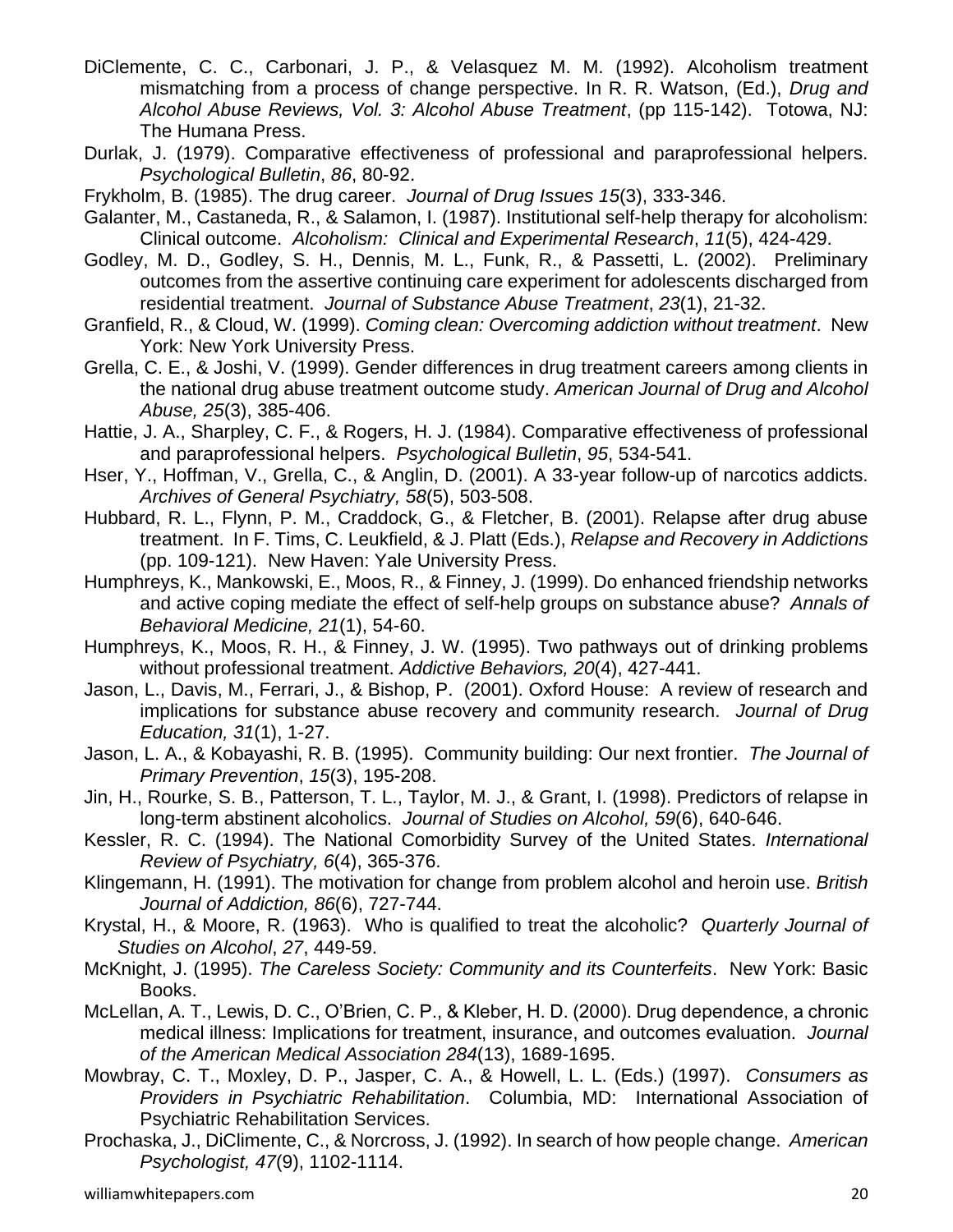- *Questions and Answers on Sponsorship*. (ND). New York: Alcoholics Anonymous World Service.
- Riessman, F. (1965). The "helper" therapy principle. *Social Work*, *10*(2), 27-32.
- Riessman, F. (1990). "Restructuring help": A human service paradigm for the 1990s*. American Journal of Community Psychiatry*, *18*(2), 221-230.
- Solomon, P. (2004). Peer support / peer provided services: Underlying processes, benefits and critical ingredients. *Psychiatric Rehabilitation Journal*, *27*(4), 392-400.
- Solomon, P., & Draine, J. (2001). The state of knowledge of the effectiveness of consumer provided services. *Psychiatric Rehabilitation Journal*, *25*(1), 20-27.
- Stark, M. (1992). Dropping out of substance abuse treatment: A clinically oriented review. *Clinical Psychology Review*, *12*(1), 93-116.
- Substance Abuse and Mental Health Services Administration Office of Applied Studies (2002). *Treatment Episode Data Set (TEDS): 1992-2000. National Admissions to Substance Abuse Treatment Services*, DASIS Series: S-17, DHHS Publication No. (SMA) 02-3727, Rockville, MD, 2002.
- Vaillant, G. E. (1996). A long-term follow-up of male alcohol abuse. *Archives of General Psychiatry, 53*(3), 243-249.
- Waldorf, D. (1983). Natural recovery from opiate addiction: Some social-psychological processes of untreated recovery. *Journal of Drug Issues, 13*, 237-280.
- Wechsberg, W. M., Craddock, S. G., & Hubbard, R. L. (1998). How are women who enter substance abuse treatment different than men?: A gender comparison from the Drug Abuse Treatment Outcome Study (DATOS). *Drugs & Society, 13*(1/2), 97-115.
- White, W. (1979). *Relapse as a phenomenon of staff burnout in recovering substance abusers working as addiction counselors*. Rockville, MD: HCS, Inc.
- White, W. (1996). *Pathways from the culture of addiction to the culture of recovery*. Center City, MN: Hazelden.
- White, W. (1998). *Slaying the dragon: The history of addiction treatment and recovery in America*. Bloomington, IL: Chestnut Health Systems.
- White, W. (2001). Pre-AA alcoholic mutual aid societies. *Alcoholism Treatment Quarterly, 19*(1), 1-21.
- White, W. (2002). A lost vision: Addiction counseling as community organization. *Alcoholism Treatment Quarterly, 19*(4), 1-32.
- White, W. (2004a). The historical essence of addiction counseling. *Counselor*, *5*(3), 43-48.
- White, W. (2004b). The history and future of peer-based addiction recovery support services. Prepared for the SAMHSA Consumer and Family Direction Initiative 2004 Summit, March 22-23, Washington, DC.
- White, W., Boyle, M., & Loveland, D. (2002). Addiction as chronic disease: From rhetoric to clinical application. *Alcoholism Treatment Quarterly*, *20*(3/4), 107-130.
- White, W. & Kurtz, E. (2005). The varieties of recovery experience. In White, W. Kurtz, E. & Sanders, M., *Recovery Management*. Chicago: Great Lakes Addiction Technology Transfer Center; Also in press*, International Journal of Self Help and Self Care*.
- White, W., & Sanders, M. (2004). Recovery management and people of color: Redesigning addiction treatment for historically disempowered communities. In W. White, E. Kurtz, & M. Sanders, , *Recovery Management*. Chicago: Great Lakes Addiction Technology Transfer Center. Also Posted at [www.bhrm.org.](http://www.bhrm.org/)
- White, W., Woll, P., & Webber, R. (2003). *Project SAFE: Best Practices Resource Manual*. Chicago, IL: Illinois Department of Human Service, Office of Alcoholism and Substance Abuse.
- Wilbourne, P., & Miller, W. (2003). Treatment of alcoholism: Older and wiser? In T. McGovern, & W. White (Eds*.*)*, Alcohol Problems in the United States: Twenty Years of Treatment Perspective* (pp. 41-59). New York: Haworth Press.